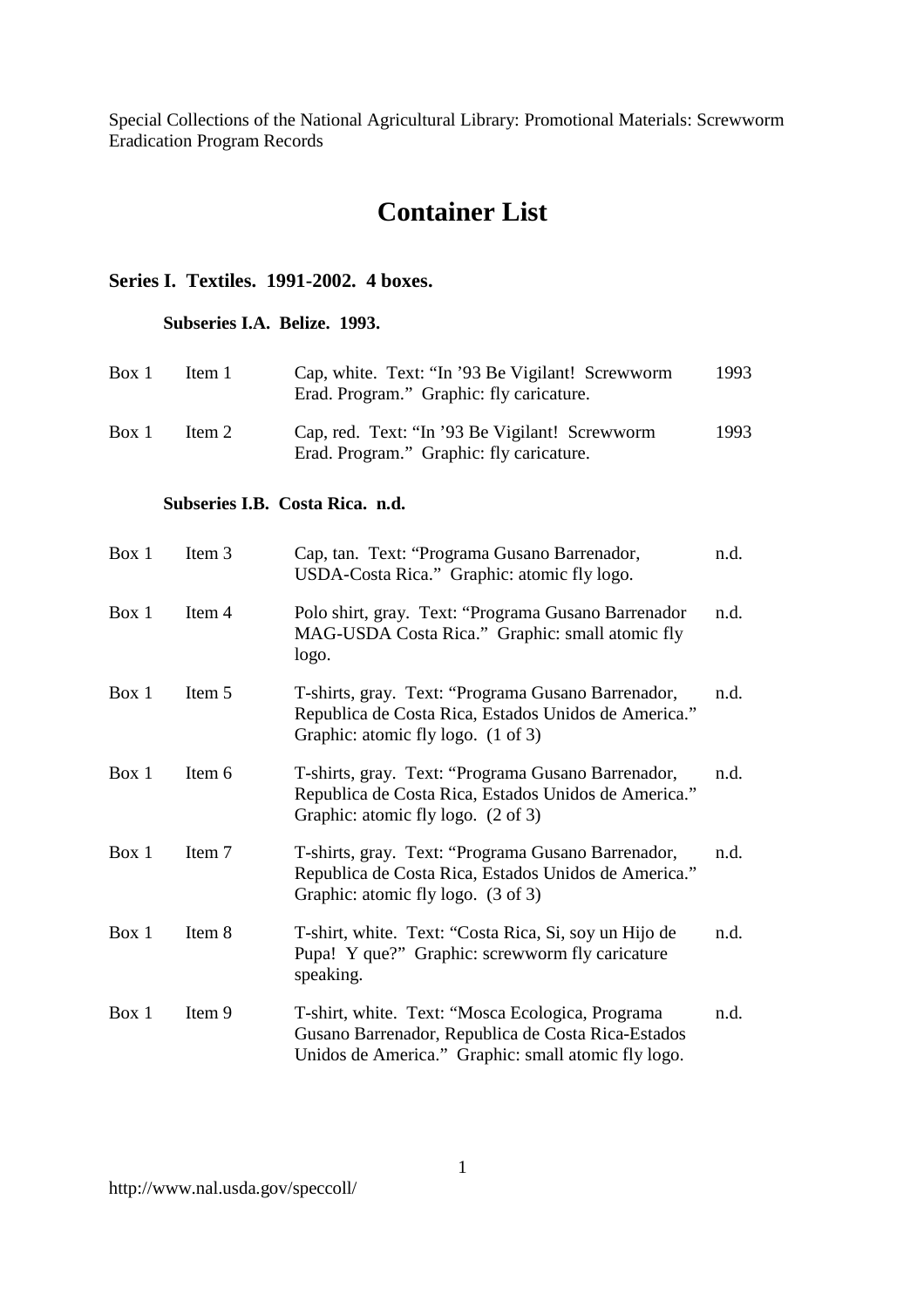# **Subseries I.C. Honduras. n.d.**

| Box 2 | Item $10$ | T-shirt, white. Text: "Programa Cooperativo para la<br>Erradicacion del Gusano Barrenador del Ganado,<br>SRN/USDA, Honduras, C.A." Graphic: atomic fly<br>logo. | n.d. |
|-------|-----------|-----------------------------------------------------------------------------------------------------------------------------------------------------------------|------|
| Box 2 | Item 11   | T-shirt, white. Text: "Soy un Colaborador en Erradicar"<br>el Gusano Barrenador, Honduras, C.A." Graphic:<br>small atomic fly logo.                             | n.d. |

### **Subseries I.D. Mexico. 1991-2002.**

| Box 2 | Item 12 | Cap, blue. Text: "Fin al Gusano Barrenador."<br>Graphic: atomic fly logo.                                                             | 1991 |
|-------|---------|---------------------------------------------------------------------------------------------------------------------------------------|------|
| Box 2 | Item 13 | Polo shirts, gray. Text: "LXIII Reunion de<br>Comisionados, LXIII Commissioners Meeting."<br>Graphic: atomic fly logo. (1 of 2)       | 2001 |
| Box 2 | Item 14 | Polo shirts, gray. Text: "LXIII Reunion de<br>Comisionados, LXIII Commissioners Meeting."<br>Graphic: atomic fly logo. (2 of 2)       | 2001 |
| Box 2 | Item 15 | Polo shirt, navy. Text: "LXIV Reunion de<br>Comisionados, LXIV Commissioners Meeting."<br>Graphic: atomic fly logo.                   | 2002 |
| Box 2 | Item 16 | Flag, black with multi-colored text. Text: "Gusano<br>Barrenador del Ganado, COPEG." Graphic: atomic fly<br>logo.                     | n.d. |
| Box 2 | Item 17 | Jersey, white. Text: "Comision Mexico Americana<br>para la Erradicacion del Gusano Barrenador del<br>Ganado."                         | n.d. |
| Box 2 | Item 18 | Pajamas, blue. Text: "Gusano Barrenador." Graphic:<br>screwworm fly caricature with cigar and hat.                                    | n.d. |
| Box 2 | Item 19 | Polo shirt, dark green. Text: "Comision Mexico<br>Americana para la Erradicacion del Gusano<br>Barrenador." Graphic: atomic fly logo. | n.d. |
| Box 2 | Item 20 | T-shirt, blue, youth size. Text: "Gusano Barrenador."<br>Graphic: screwworm fly caricature with cigar and hat.                        | n.d. |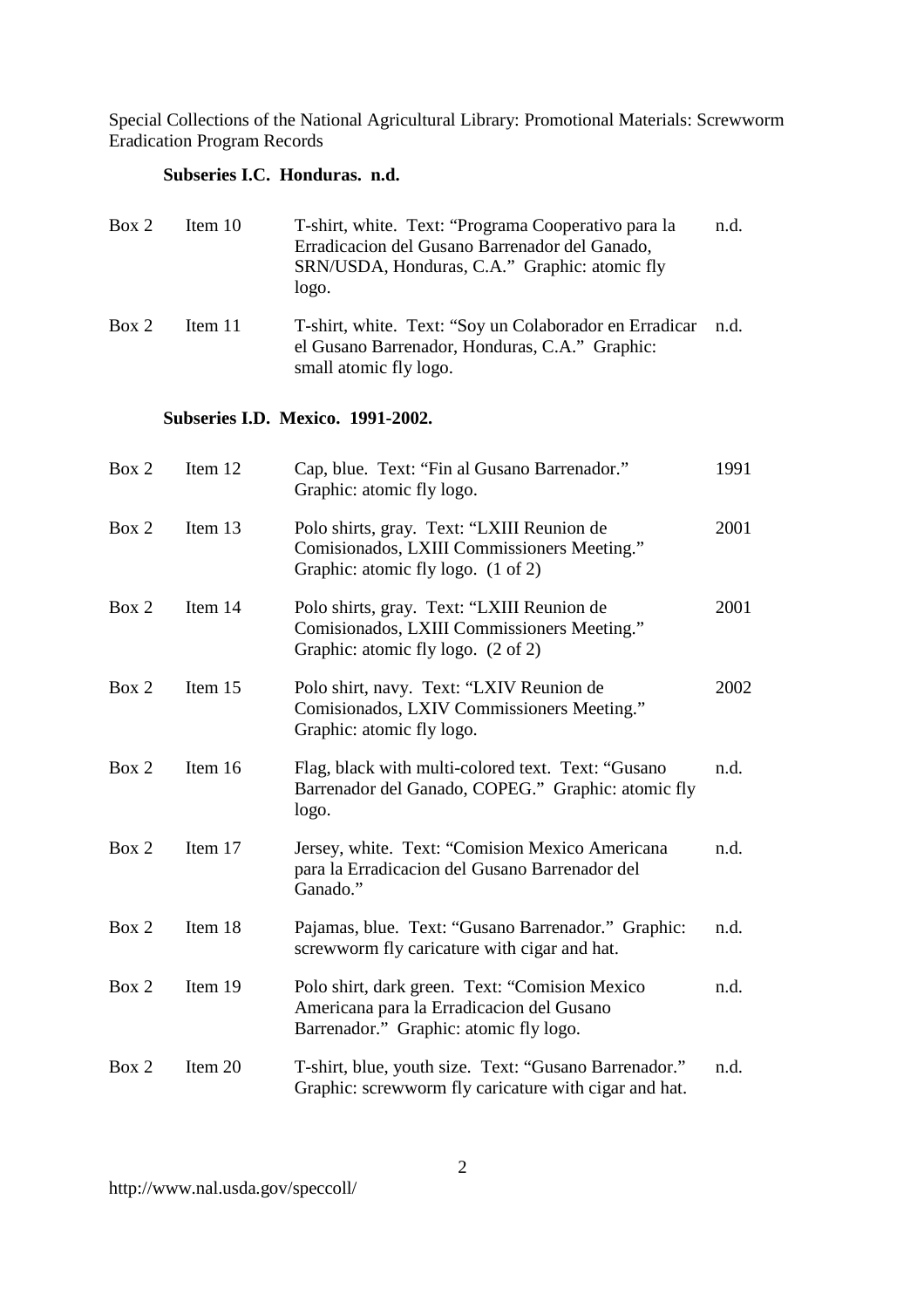| $Box\$   | Item 21 | T-shirts, black. Text: "Comision Mexico-Americana<br>para la Erradicacion del Gusano Barrenador, Reunion<br>Internacional del Gusano Barrenador, International<br>Screwworm Meeting." Graphic: atomic fly logo. (1 of<br>2)  | n.d. |
|----------|---------|------------------------------------------------------------------------------------------------------------------------------------------------------------------------------------------------------------------------------|------|
| $Box\ 3$ | Item 22 | T-shirts, black. Text: "Comision Mexico-Americana"<br>para la Erradicacion del Gusano Barrenador, Reunion<br>Internacional del Gusano Barrenador, International<br>Screwworm Meeting." Graphic: atomic fly logo. (2 of<br>2) | n.d. |
| $Box\ 3$ | Item 23 | T-shirts, white. Text: "USDA-ARS Screwworm<br>Research, Chiapa de Corzo, Mexico." Graphic:<br>screwworm fly caricature looking through microscope.<br>$(1 \text{ of } 2)$                                                    | n.d. |
| $Box\$   | Item 24 | T-shirts, white. Text: "USDA-ARS Screwworm<br>Research, Chiapa de Corzo, Mexico." Graphic:<br>screwworm fly caricature looking through microscope.<br>$(2 \text{ of } 2)$                                                    | n.d. |

# **Subseries I.E. Nicaragua. n.d.**

| $Box\ 3$ | Item $25$ | Bag, white. Text: "Programa Gusano Barrenador,<br>MAG USDA, 1997, Año de la Erradicacion," verso<br>"Screwworm Program." Graphic: atomic fly logo,<br>verso screwworm cowboy sitting on screwworm<br>headstone.    | 1997 |
|----------|-----------|--------------------------------------------------------------------------------------------------------------------------------------------------------------------------------------------------------------------|------|
| $Box\ 3$ | Item $26$ | Bag, white. Text: "Programa Gusano Barrenador,<br>MAG USDA, 1998, Año de la Sobrevigilancia," verso<br>"Screwworm Program." Graphic: atomic fly logo,<br>verso screwworm cowboy sitting on screwworm<br>headstone. | 1998 |
| $Box\ 3$ | Item $27$ | Apron, white. Text: "Juntos Logramos la<br>Erradicacion." Graphic: atomic fly logo.                                                                                                                                | n.d. |
| $Box\ 3$ | Item 28   | Cap, blue and white. Text: "Gusano Barrenador,<br>MAG-USDA, Nicaragua." Graphic: atomic fly logo.                                                                                                                  | n.d. |
| $Box\ 3$ | Item 29   | Cap, navy and gray. Text: "Libre del Gusano"<br>Barrenador, MAG-USDA, Nicaragua." Graphic:<br>atomic fly logo.                                                                                                     | n.d. |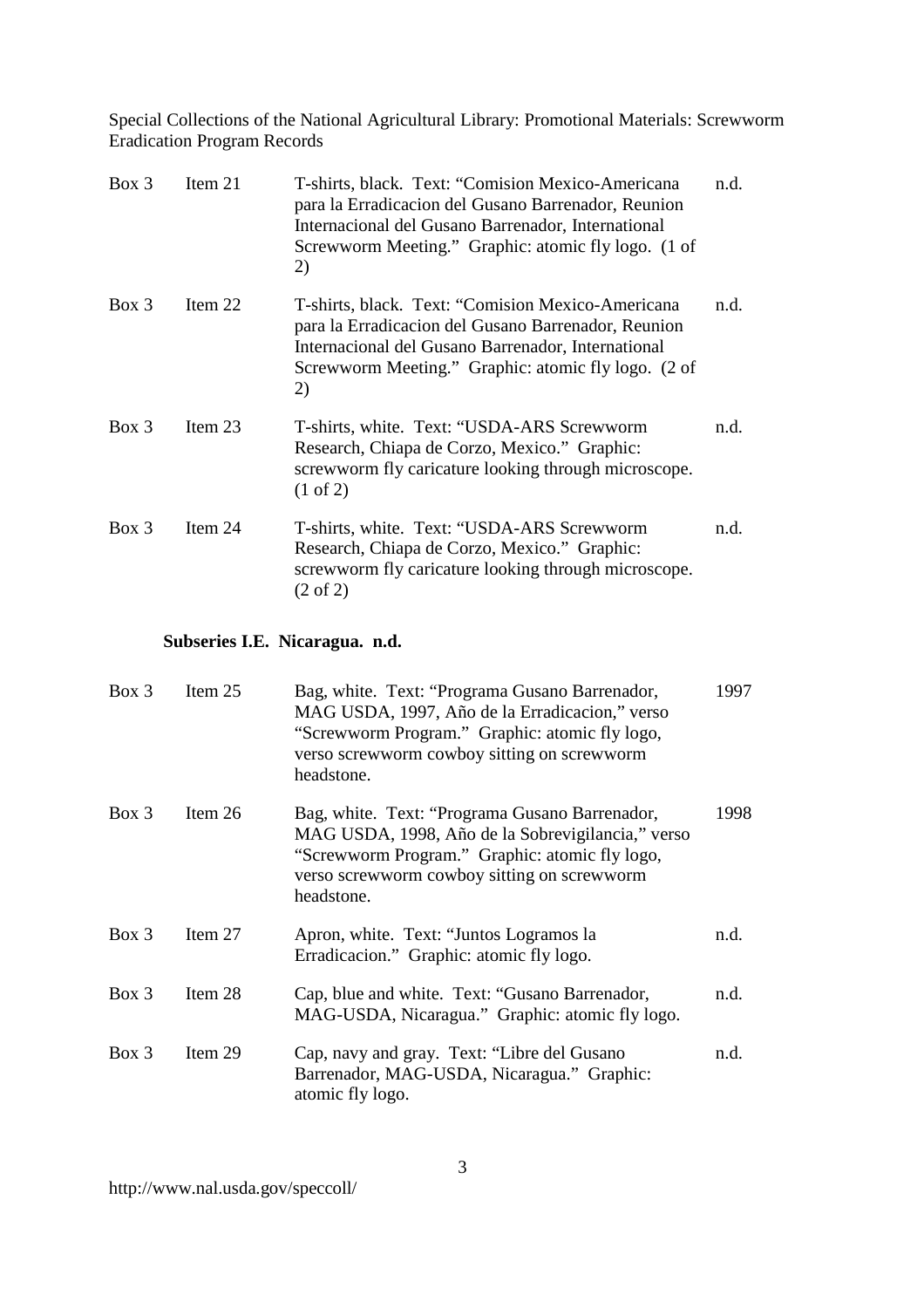| $Box\$   | Item $30$ | Cap, blue and white. Text: "Programa Gusano<br>Barrenador."                                         | n.d. |
|----------|-----------|-----------------------------------------------------------------------------------------------------|------|
| $Box\ 3$ | Item $31$ | Polo shirt, white. Text: "Gusano Barrenador, MAG-<br>USDA, Nicaragua." Graphic: atomic fly logo.    | n.d. |
| $Box\ 3$ | Item 32   | T-shirt, blue. Text: "Gusano Barrenador, MAG-<br>USDA, Nicaragua." Graphic: atomic fly logo.        | n.d. |
| Box 4    | Item 33   | T-shirt, grey. Text: "ProgramaGusano Barrenador,<br>MAG-USDA, Nicaragua." Graphic: atomic fly logo. | n.d. |
| Box 4    | Item 34   | T-shirt, white. Text: "Programa Gusano Barrenador,<br>Nicaragua." Graphic: atomic fly logo.         | n.d. |

### **Subseries I.F. Panama. n.d.**

| Box 4 | Item $35$ | Cap, red. Text: "Gusano Barrenador del Ganado, | n.d. |
|-------|-----------|------------------------------------------------|------|
|       |           | Mida-USDA Panama." Graphic: atomic fly logo.   |      |

# **Subseries I.G. Unknown Origin. n.d.**

| Box 4 | Item $36$ | Caps, black (2). Graphic: atomic fly logo.                                                                                              | n.d. |
|-------|-----------|-----------------------------------------------------------------------------------------------------------------------------------------|------|
| Box 4 | Item 37   | Cap, tan and blue. Text: "Programa de Erradicacion"<br>del Gusano Barrenador del Ganado." Graphic: atomic<br>fly logo, screwworm image. | n.d. |
| Box 4 | Item 38   | T-shirt, white. Text: "Screwworm Program." Graphic:<br>cartoon screwworm, green collar and cuffs.                                       | n.d. |
| Box 4 | Item 39   | T-shirt, white. Text: "ARS-MAG-CANAS-GT,<br>Screwworm." Graphic: screwworm cartoon holding<br>spear.                                    | n.d. |
| Box 4 | Item $40$ | T-shirts, white. Text: "Yang kru Lauya Ikitikaia la<br>Baraikrika kum sna." Graphic: atomic fly logo. (1 of<br>2)                       | n.d. |
| Box 4 | Item $41$ | T-shirts, white. Text: "Yang kru Lauya Ikitikaia la<br>Baraikrika kum sna." Graphic: atomic fly logo. (2 of<br>2)                       | n.d. |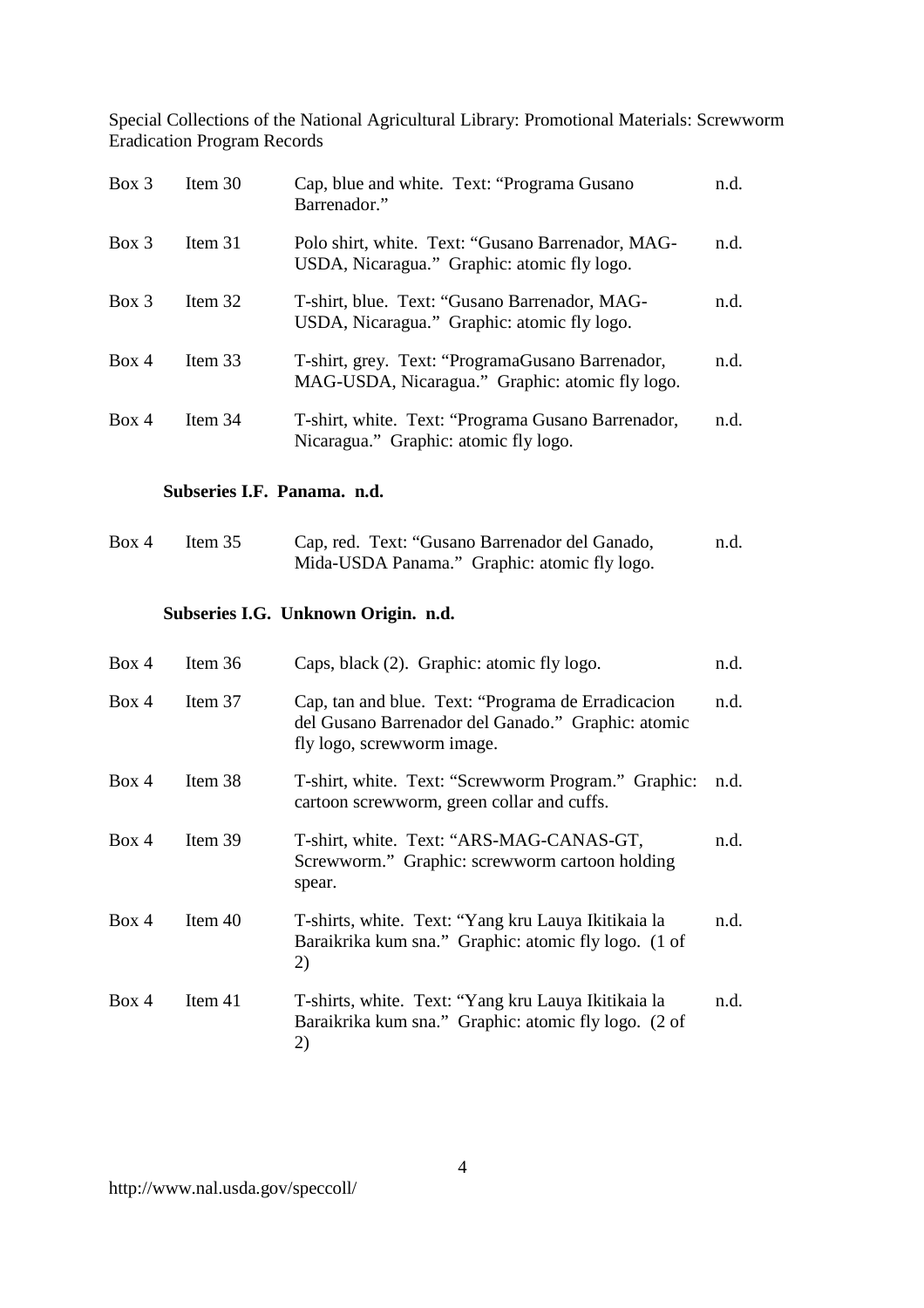# **Series II. Souvenirs. 1977-2001. 3 boxes.**

# **Subseries II.A. Belize. 1992-1993.**

| Box 5 | Item 42                        | Mugs. Text: "Belize Free! Belize Screwworm<br>Eradication Program." Graphic: atomic fly logo. (1 of<br>2)                                                                                                | 1992 |
|-------|--------------------------------|----------------------------------------------------------------------------------------------------------------------------------------------------------------------------------------------------------|------|
| Box 5 | Item 43                        | Mugs. Text: "Belize Free! Belize Screwworm<br>Eradication Program." Graphic: atomic fly logo. (2 of<br>2)                                                                                                | 1992 |
| Box 5 | Item 44                        | Mug. Text: "In '93, Let's keep our animals<br>screwworm-free, In '93, Check your animals; cure all<br>wounds; keep sending samples, Screwworm<br>Eradication Program."                                   | 1993 |
|       |                                | Subseries II.B. Costa Rica. n.d.                                                                                                                                                                         |      |
| Box 6 | Item 45                        | Keychain. Text: "Programa Gusano Barrenador MAG-<br>USDA Costa Rica 290-4114."                                                                                                                           | n.d. |
|       | Subseries II.C. Honduras. n.d. |                                                                                                                                                                                                          |      |
| Box 6 | Item 46                        | Keychain. Text: "Cure las Heridas de sus Animales."<br>Graphic: sheep.                                                                                                                                   | n.d. |
|       |                                | Subseries II.D. Mexico. 2000-2001.                                                                                                                                                                       |      |
| Box 6 | Item 47                        | Mug. Text: "Comision Mexico-Americana para la<br>Erradicacion del Gusano Barrenador 2000, Reunion<br>Internacional del Gusano Barrenador, International<br>Screwworm Meeting." Graphic: atomic fly logo. | 2000 |
| Box 6 | Item 48                        | Mug. Text: "Comision Mexico-Americana para la<br>Erradicacion del Gusano Barrenador del Ganado,<br>LXIII Reunion de Comisionados, LXIII<br>Commissioners Meeting, Mexico."                               | 2001 |
| Box 6 | Item 49                        | Eraser. Text: "Comision Mexico Americana para la<br>Erradicacion Gusano Barrenados del Ganado.<br>Trabajando con Concienta Ecologica." Graphic:<br>atomic fly logo.                                      | n.d. |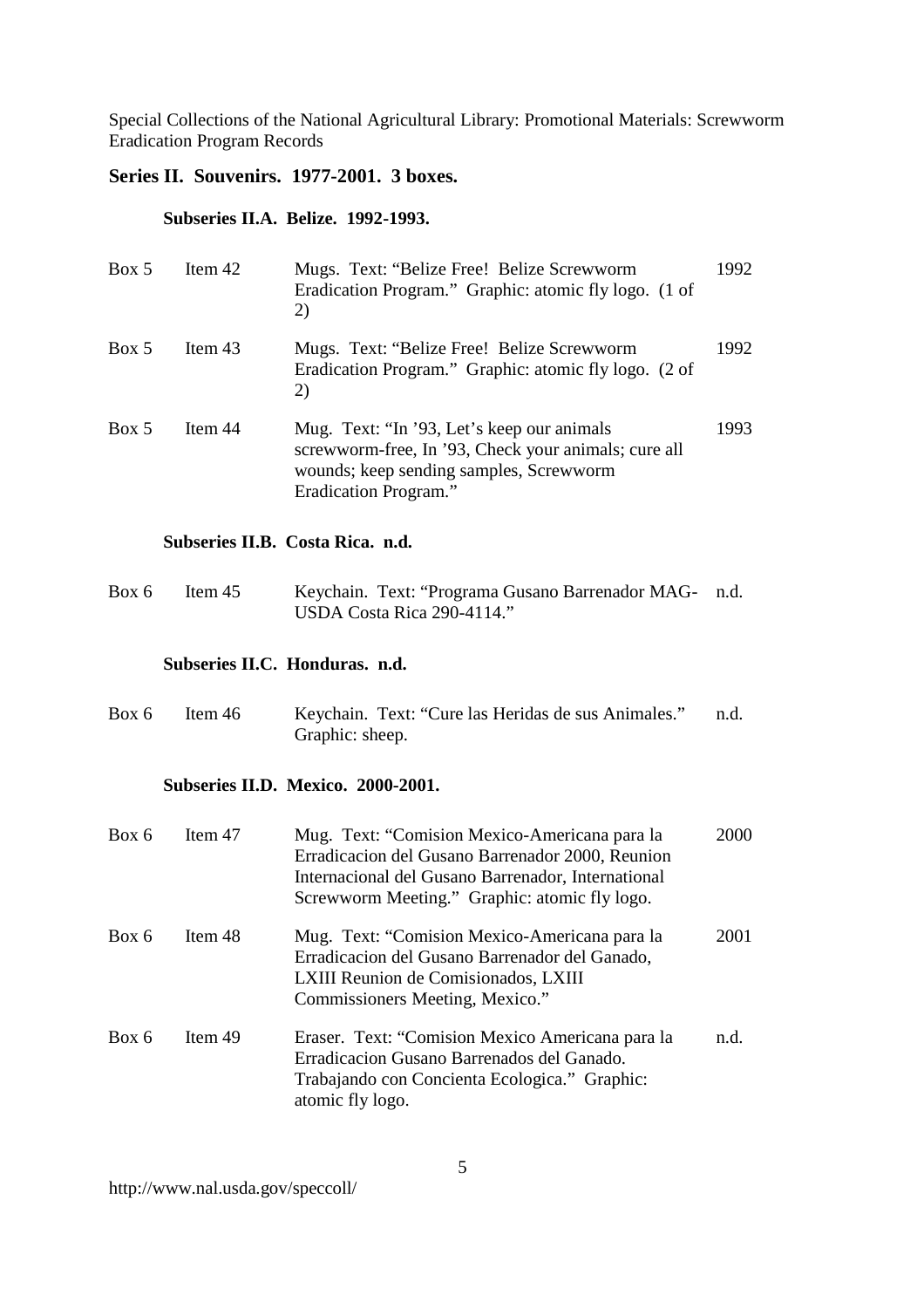| Box 6 | Item 50   | Foam rubber keychains (2). Graphic: atomic fly logo.                                                                                                                                                 | n.d. |
|-------|-----------|------------------------------------------------------------------------------------------------------------------------------------------------------------------------------------------------------|------|
| Box 6 | Item 51   | Clear plastic keychain. Graphic: atomic fly logo.                                                                                                                                                    | n.d. |
| Box 6 | Item $52$ | Nametag. Text: "Comision Mexico-Americana para la<br>Erradicacion del Gusano Barrenador, Centro de<br>Distribucion de Moscas para Control Biologico<br>Tampico." Graphic: atomic fly logo.           | n.d. |
| Box 6 | Item 53   | Pen (2). Text: "Comision Mexico Americana para la<br>Erradicacion del Gusano Barrenador." Graphic:<br>atomic fly logo.                                                                               | n.d. |
| Box 6 | Item $54$ | Pocketknife. Text: "Comision Mexico-Americana para<br>la Erradicacion del gusano Barrenador del Ganado,<br>LXIII Reunion de Comisionados, LXIII<br>Commissioners Meeting." Graphic: atomic fly logo. | n.d. |
| Box 6 | Item 55   | Water bottle. Text: "Comision Mexico-Americana<br>para la Erradicacion Gusano Barrenados del Ganado,<br>Trabajando con Concientia Ecologica." Graphic:<br>atomic logo.                               | n.d. |

#### **Subseries II.E. Mission, Texas. 1977.**

| Box 7 | Item $56$ | Button (2). Text: "Mission '77, Stamp Out       | 1977 |
|-------|-----------|-------------------------------------------------|------|
|       |           | Screwworms." Graphic: crossed out screwworm     |      |
|       |           | wearing cowboy hat (Stamp Out Screwworms logo). |      |

# **Subseries II.F. Unknown Origin. n.d.**

| Box 7 | Item 57   | Keychain (2). Text: "Cochliomyia hominivorax."<br>Graphic: male and female screwworm fly specimens.                 | n.d. |
|-------|-----------|---------------------------------------------------------------------------------------------------------------------|------|
| Box 7 | Item 58   | Lapel pin, metal. Two screwworm flies.                                                                              | n.d. |
| Box 7 | Item 59   | Pencil. Text: "Cure las heridas de sus animales,<br>Programa Gusano Barrenador."                                    | n.d. |
| Box 7 | Item $60$ | Pencil. Text: "Juntos erradicaremos las gusaneras!<br>Programa Gusano Barrenador."                                  | n.d. |
| Box 7 | Item $61$ | Pens (2). Text: "Programa Gusano Barrenador, Juntos<br>erradicaremos las gusaneras!" Graphic: cow figure on<br>top. | n.d. |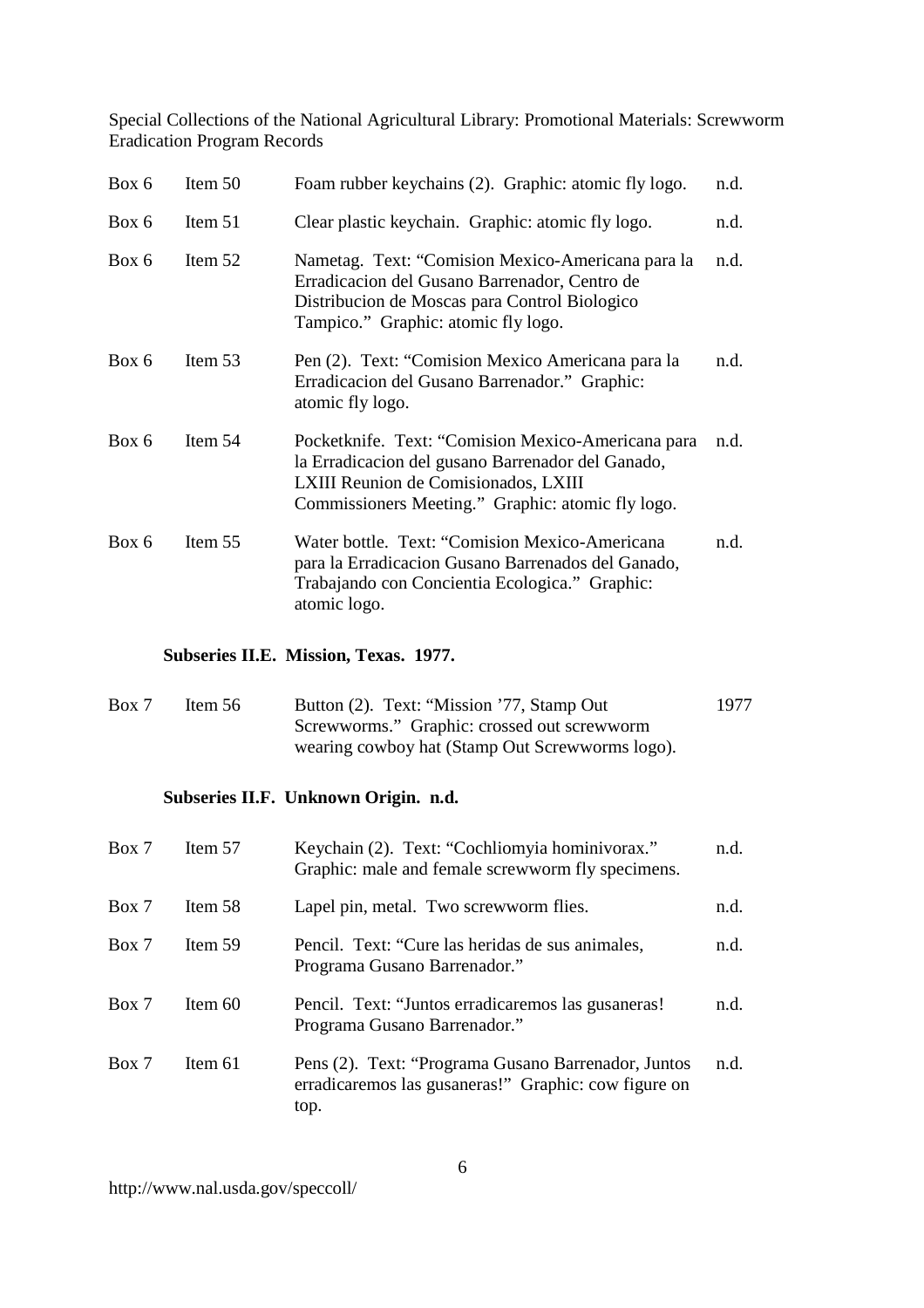| Box 7 Item 62 |  |  | Plastic bag with paper cups. Text: "Power Music." |  |  | n.d. |
|---------------|--|--|---------------------------------------------------|--|--|------|
|---------------|--|--|---------------------------------------------------|--|--|------|

# **Series III. Memorabilia, Photographs, and Paper Items. 1969-2004. 3 boxes.**

### **Subseries III.A. Belize. n.d.**

| Box 8 | Folder 63 | Pamphlet. "Agreement for Technical and Scientific | n.d. |
|-------|-----------|---------------------------------------------------|------|
|       |           | <b>Cooperation Between Mexico-United States</b>   |      |
|       |           | Commission for the Eradication of the Screwworms  |      |
|       |           | and the Ministry of Agriculture of Belize."       |      |

### **Subseries III.B. Costa Rica. 1996.**

| Box 8 | Folder 64 | Folder, black vinyl. Text: "Reunion Comite"       | 1996 |
|-------|-----------|---------------------------------------------------|------|
|       |           | Consultivo Senior Review Group Meeting Costa Rica |      |
|       |           | 1996." (See Oversize Box 16, Folder 211)          |      |
|       |           |                                                   |      |

# Box 8 Folder 65 License plates (2). Costa Rica MD13-427. n.d.

#### **Subseries III.C. Dominican Republic. n.d.**

| Box 8 | Folder 66 | Pamphlets (8). "Programa para la Erradicacion del<br>Gusano Barrenador del Ganado en la Republica<br>Dominicana (Gusaneras)." | n.d. |
|-------|-----------|-------------------------------------------------------------------------------------------------------------------------------|------|
| Box 8 | Folder 67 | Pamphlets (15). "Un Prolema Frecuente en Nuestra<br>Ganaderia. Las Gusaneras." Photograph: cows.                              | n.d. |

#### **Subseries III.D. Mexico. 1977-2004.**

| Box 8 | Folder <sub>68</sub> | Agenda, black leather. Text: "Sabines Chiapas."                                                | 2004 |
|-------|----------------------|------------------------------------------------------------------------------------------------|------|
| Box 8 | Folder <sub>69</sub> | Agenda, red leather. Text: "Gusano Barrenador del<br>Ganado, COPEG." Graphic: atomic fly logo. | 2004 |
| Box 8 | Folder 70            | Article. "Checkmate for the Screwworm." Ellen<br>Eerde. Mex-Am. Review, February, 1977.        | 1977 |
| Box 8 | Folder 71            | Book. "La Flora en la Cultura del Estada Puebla."                                              | 2004 |
| Box 9 | Folder 72            | Calendar, pocket. Text: "Gusano Barrenador del<br>Ganado." Photograph: man with horse.         | 1980 |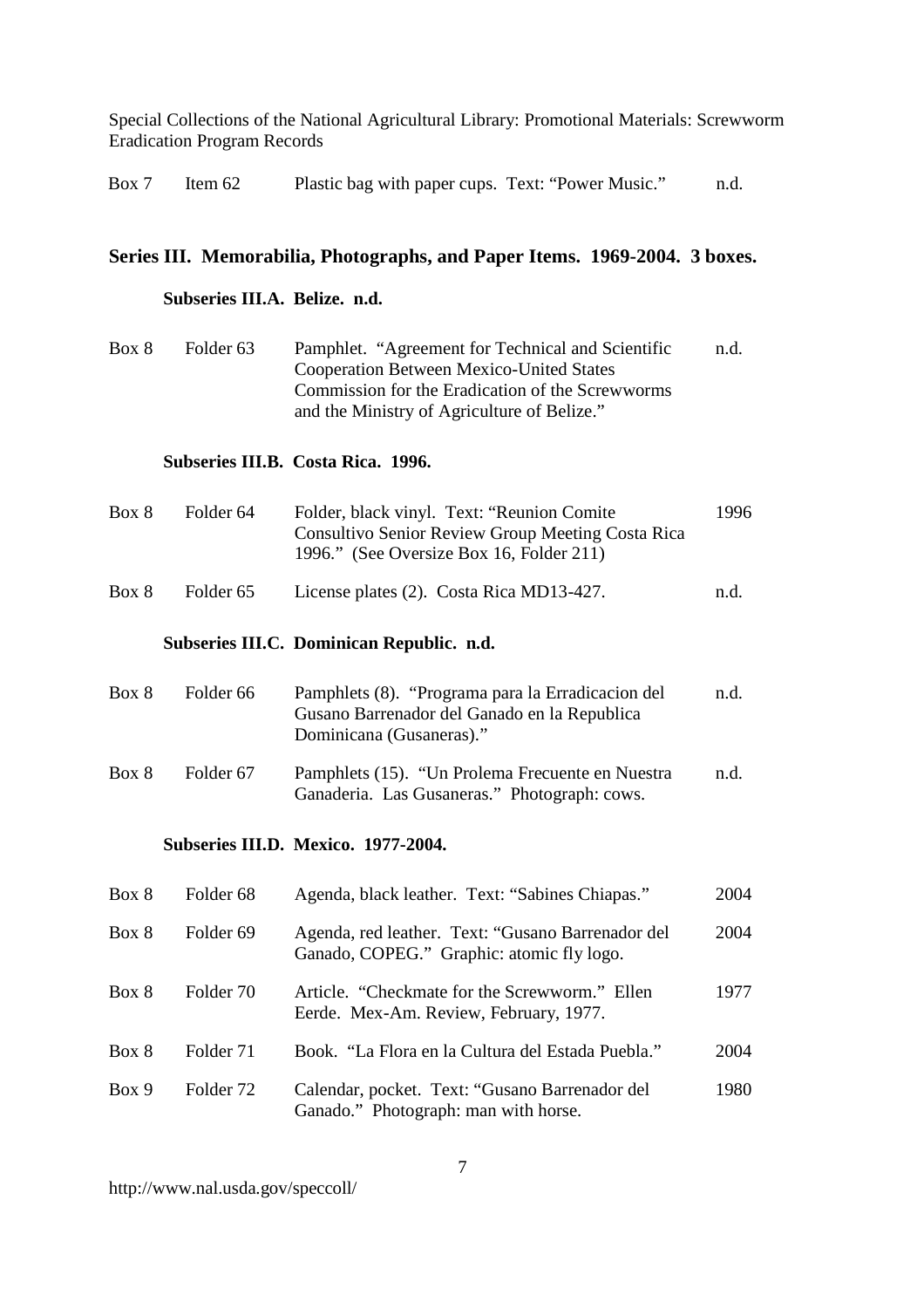| Box 9 | Folder 73            | Calendar, pocket. Text: "Gusano Barrenador del<br>Ganado." Photograph: screwworm fly.                                                                                                                                               | 1981      |
|-------|----------------------|-------------------------------------------------------------------------------------------------------------------------------------------------------------------------------------------------------------------------------------|-----------|
| Box 9 | Folder 74            | Calendar, magnetic. Text: "Valores, Cultura de<br>Calidad Adaptabilidad al Cambio Responsibilidad<br>Iniciativa Trabajo en Equipo." Graphic: atomic fly<br>logo.                                                                    | 2003-2005 |
| Box 9 | Folder 75            | Calendar, wheel. Text: "Comision Mexico-Americana<br>para la Erradicacion del Gusano Barrenador del<br>Ganado." Graphic: atomic fly logos.                                                                                          | 1980      |
| Box 9 | Folder 76            | Calendars, wire spiral (2). Text: "Comision<br>MexicoAmericana para la Erradicacion del Gusano<br>Barrenador del Ganado, Mexican-American<br>Screwworm Eradication Commission." Graphic:<br>atomic fly logo, globe.                 | 2003      |
| Box 9 | Folder 77            | Calendar, wire spiral. Text: "Comision Mexico-<br>Americana para la Erradicacion del Gusano Barrenador<br>del Ganado, Mexican-American Commission for the<br>Eradication of the Screwworm." Graphic: atomic fly<br>logo, fly image. | 2004      |
| Box 9 | Folder <sub>78</sub> | Calendar, wheel. Text: "Peligro! Ayudenos A<br>Ayudarle!" Graphic: segmented screwworm with<br>images of farm images.                                                                                                               | n.d.      |
| Box 9 | Folder 79            | Christmas card with envelope. Text: "Feliz Navidad y<br>Prospero Ano 1986 les desea la." Graphic: man and<br>cow decorating tree, screwworm fly Santa.                                                                              | 1986      |
| Box 9 | Folder <sub>80</sub> | Decal, plastic. Text: "Comision Mexico-Americana<br>para la Erradicacion del Gusano Barrenador del<br>Ganado." Graphic: screwworm fly dressed as cowboy<br>wrangling screwworm.                                                     | n.d.      |
| Box 9 | Folder 81            | Folder cover, plastic. Text: "Comision Mexico-<br>Americana para la Erradicacion del Gusano Barrenador<br>del Ganado." Graphic: screwworm fly dressed as<br>cowboy wrangling screwworm.                                             | n.d.      |
| Box 9 | Folder <sub>82</sub> | Folder. Text: "Comision Mexico-Americana para la<br>Erradicacion del Gusano Barrenador." Graphic:<br>atomic fly logo.                                                                                                               | n.d.      |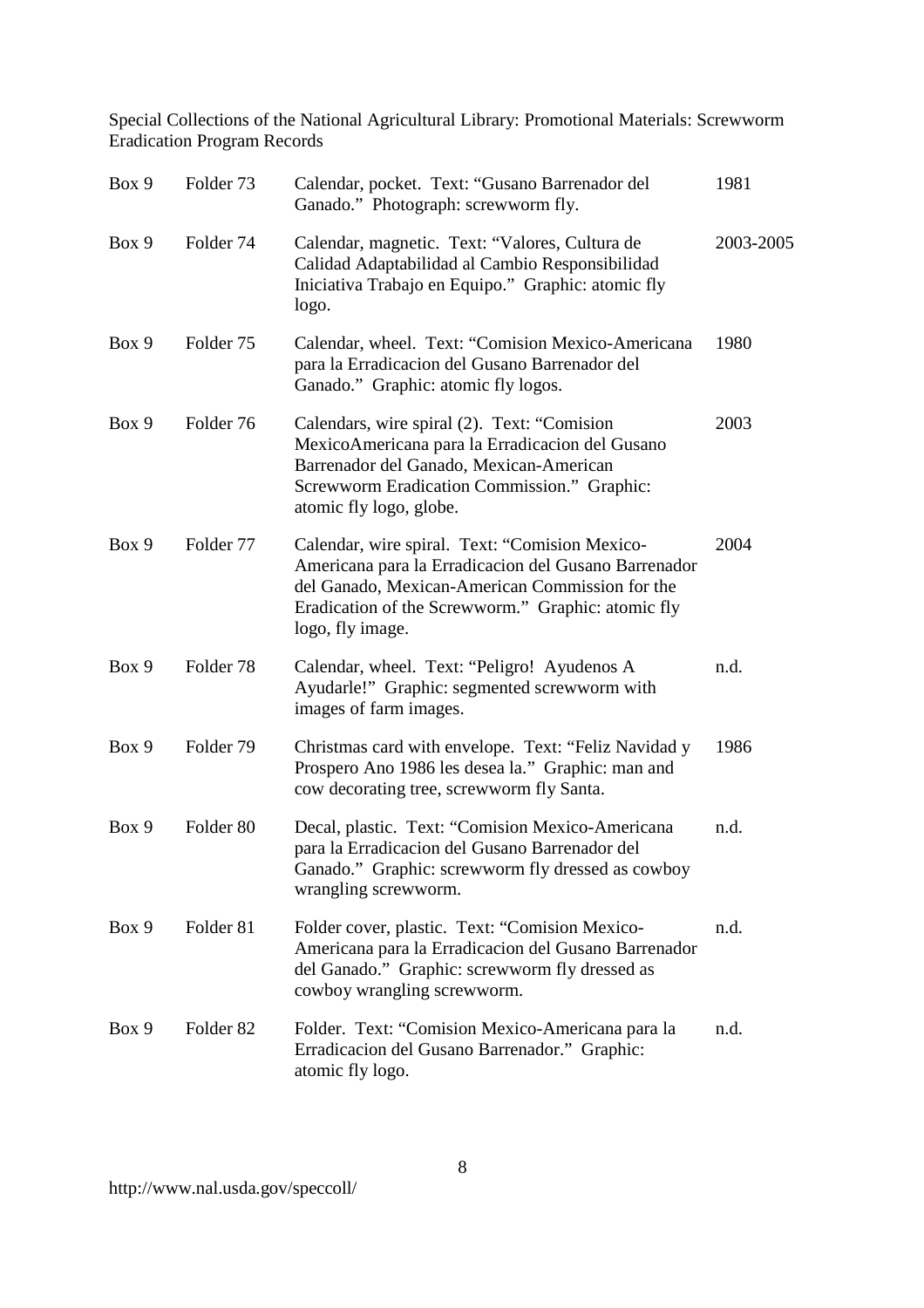| Box 9 | Folder <sub>83</sub> | Pamphlet. "Comision Mexico-Americana para la<br>Erradicacion del Gusano Barrenador del Ganado,<br>Situacion Actual, Marzo, 1987."                         | 1987 |
|-------|----------------------|-----------------------------------------------------------------------------------------------------------------------------------------------------------|------|
| Box 9 | Folder <sub>84</sub> | Pamphlet. "Comision Mexico-Americana para la<br>Erradicacion del Gusano Barrenador del Ganado,<br>Situacion Actual, Mayo, 1988."                          | 1988 |
| Box 9 | Folder <sub>85</sub> | Pamphlet. "Comision Mexico-Americana para la<br>Erradicacion del Gusano Barrenador del Ganado,<br>Situacion Actual, Septiembre, 1988."                    | 1988 |
| Box 9 | Folder <sub>86</sub> | Stickers, round (5). Text: "la Energia Atomica al<br>servicio del Ganadero - SARH - USDA." Graphic:<br>atomic fly logo.                                   | n.d. |
| Box 9 | Folder <sub>87</sub> | Stickers (2). Text: "Programa para la Erradicacion del<br>Gusano Barrenador del Ganado, No Tocar Trampa<br>para Mosca." Graphic: hand reaching into trap. | n.d. |
|       |                      | Subseries III.E. Mission, Texas. 1977-1978.                                                                                                               |      |
|       |                      |                                                                                                                                                           |      |
| Box 9 | Folder <sub>88</sub> | Business cards (3). Text: "Mission '77, Stamp Out<br>Screwworms." Graphic: Stamp Out Screwworms logo.                                                     | 1977 |
| Box 9 | Folder <sub>89</sub> | Decals, window (4). Text: "Screwworm Watch."<br>Graphic: Stamp Out Screwworms logo.                                                                       | n.d. |
| Box 9 | Folder 90            | Handouts (3). Text: "Screwworm Watch: What<br>Happened?" Graphic: Stamp Out Screwworms logo.                                                              | 1978 |
| Box 9 | Folder 91            | Handouts (4). Text: "Screwworm Watch Needs Your<br>Help." Graphic: Stamp Out Screwworms logo.                                                             | n.d. |
| Box 9 | Folder 92            | Logos. Text: "Screwworm Watch." Graphic: Stamp<br>Out Screwworms logo.                                                                                    | n.d. |
| Box 9 | Folder 93            | Pamphlet. "Stamp Out Screwworms, Mission '77."<br>Graphic: Stamp Out Screwworms logo.                                                                     | 1977 |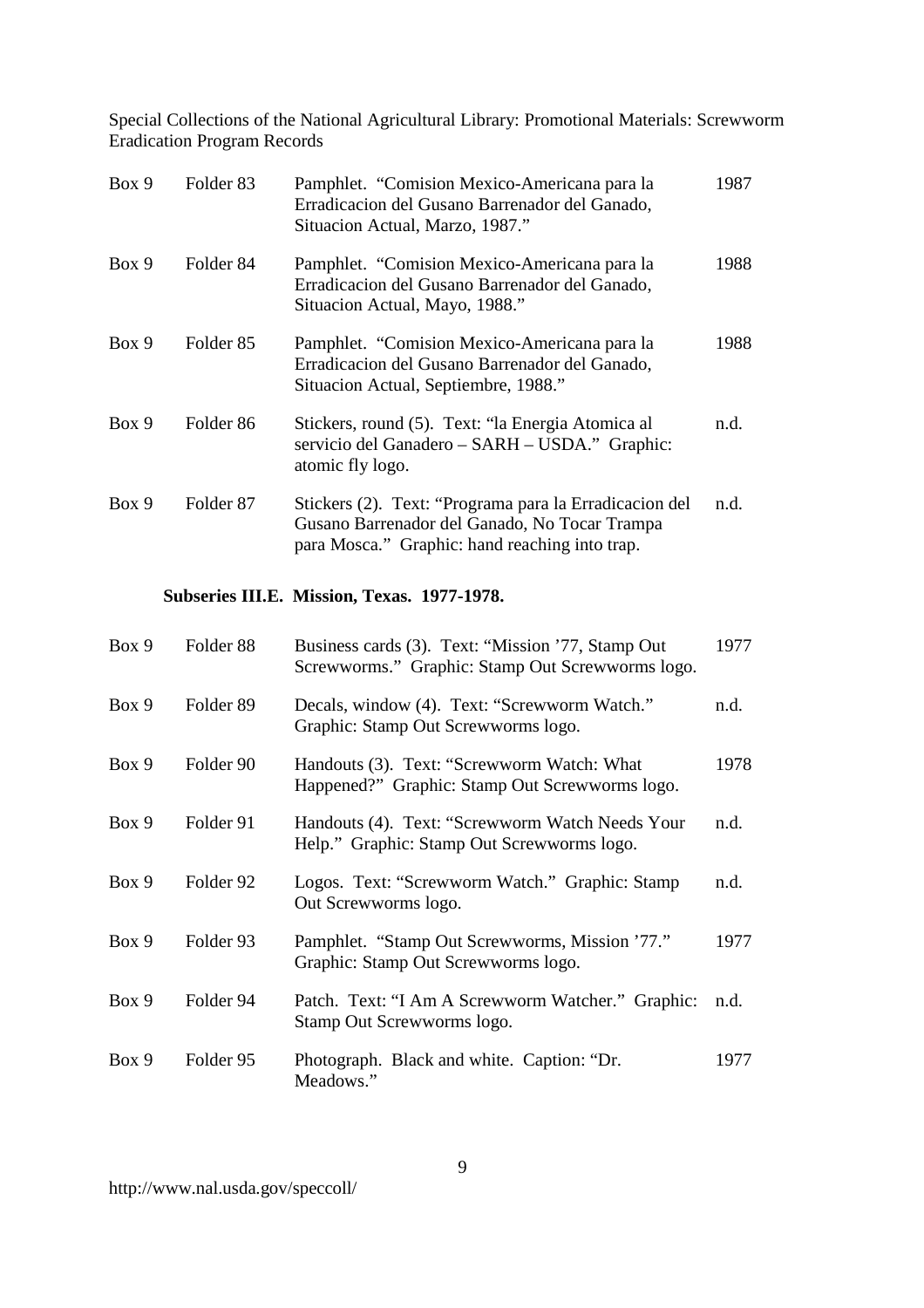| Box 9 | Folder 96  | Photograph. Black and white. Caption: "Information,<br>APHIS United States, display in lobby."                                                      | 1977 |
|-------|------------|-----------------------------------------------------------------------------------------------------------------------------------------------------|------|
| Box 9 | Folder 97  | Photograph. Black and white. Caption: "APHIS<br>Information, much traveled fair booth display."                                                     | 1977 |
| Box 9 | Folder 98  | Photograph. Black and white. Caption: "APHIS<br>Information display in lobby."                                                                      | 1977 |
| Box 9 | Folder 99  | Photograph. Black and white. Caption: "Information<br>display (part of) including caramate $\&$ emergence<br>box."                                  | 1977 |
| Box 9 | Folder 100 | Photograph. Black and white. Caption: "Dr. H.Q.<br>Sibley."                                                                                         | 1977 |
| Box 9 | Folder 101 | Photograph. Black and white. Caption: "Austin<br>meeting, Feb 24, 1977."                                                                            | 1977 |
| Box 9 | Folder 102 | Photograph. Black and white. Caption: "Waiting for<br>Austin meeting to begin."                                                                     | 1977 |
| Box 9 | Folder 103 | Photograph. Black and white. Caption: "Governor<br>Briscoe – Lead off speaker."                                                                     | 1977 |
| Box 9 | Folder 104 | Photograph. Black and white. Caption: "Dr. Mulhern<br>delivers main address."                                                                       | 1977 |
| Box 9 | Folder 105 | Photograph. Black and white. Caption: "T.A. "Tio"<br>Kincaid, president of SWAHRF."                                                                 | 1977 |
| Box 9 | Folder 106 | Photograph. Black and white. Caption: "Lobby &<br>registration, Governor Briscoe's kickoff."                                                        | 1977 |
| Box 9 | Folder 107 | Photograph. Black and white. Text: "Mission '77<br>Stamp Out Screwworms." Graphic: Stamp Out<br>Screwworms logo.                                    | 1977 |
| Box 9 | Folder 108 | Photograph. Black and white. Female modeling<br>"Mission '77 Stamp Out Screwworms" t-shirt.                                                         | 1977 |
| Box 9 | Folder 109 | Photograph (color). Caption: "Left portion of APHIS<br>Information Display at Austin."                                                              | 1977 |
| Box 9 | Folder 110 | Photograph (color). Caption: "APHIS Information<br>traveling display booth, table at left has transparent box<br>so visitors can see flies emerge." | 1977 |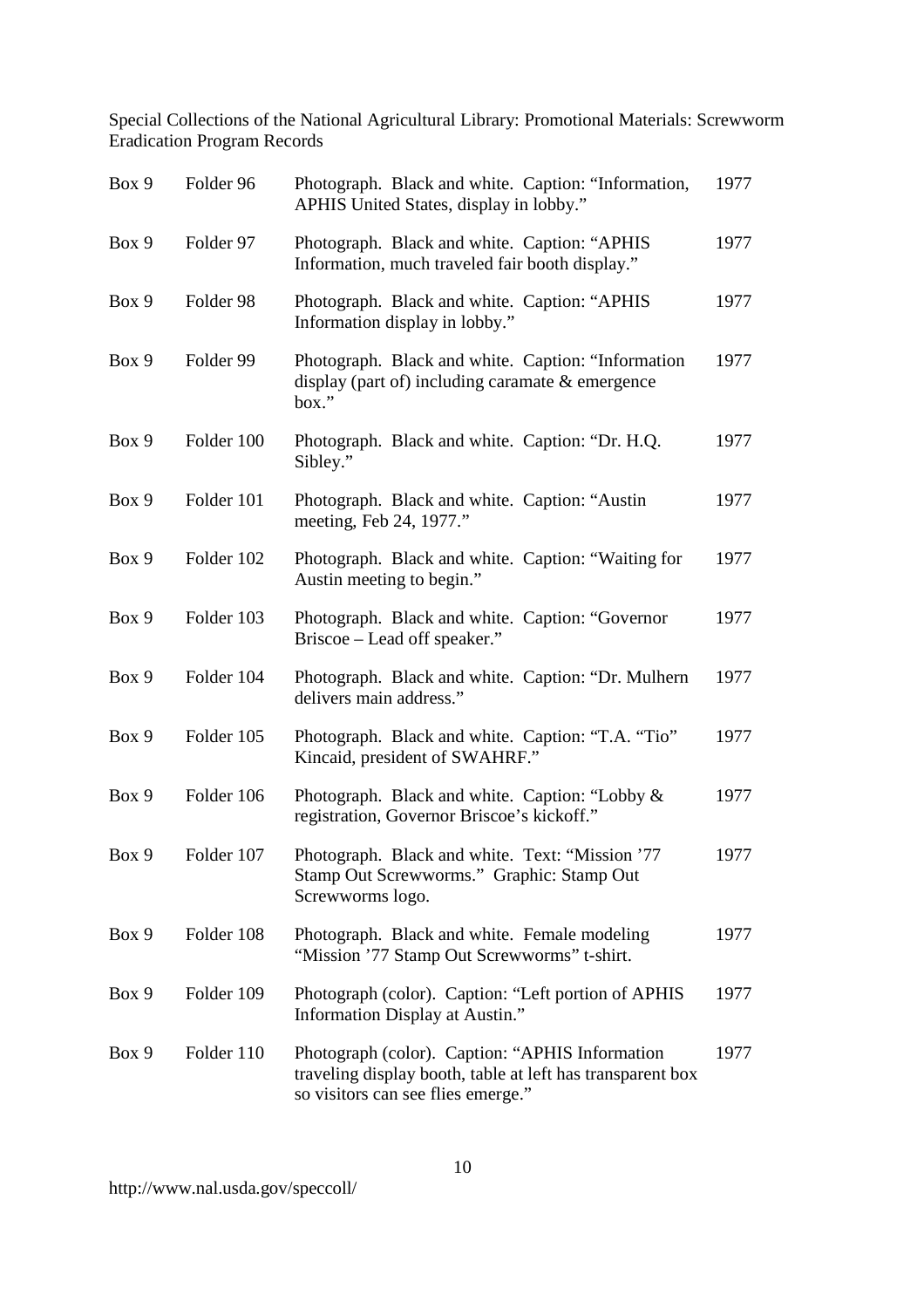| Box 9 | Folder 111 | Photograph (color). Caption: "APHIS Information<br>traveling display booth."                                                                                                                                                                               | 1977 |
|-------|------------|------------------------------------------------------------------------------------------------------------------------------------------------------------------------------------------------------------------------------------------------------------|------|
| Box 9 | Folder 112 | Photograph, oversize (color). Loose photograph from<br>1977 Animal and Plant Health Inspection Service<br>(APHIS) information display. Subject: men signing<br>document. (See Oversize Box 12, Folder 191)                                                 | 1977 |
| Box 9 | Folder 113 | Photograph, oversize (color). Loose photograph from<br>1977 APHIS information display. Subject: life cycle<br>of screwworm fly. (See Oversize Box 12, Folder 192)                                                                                          | 1977 |
| Box 9 | Folder 114 | Photograph, oversize (color). Loose photograph from<br>1977 APHIS information display. Subject:<br>screwworm-infested wound on man's face. (See<br>Oversize Box 12, Folder 193)                                                                            | 1977 |
| Box 9 | Folder 115 | Photograph, oversize (color). Loose photograph from<br>1977 APHIS information display. Subject: close-up of<br>screwworm-infested wound on man's face. (See<br>Oversize Box 12, Folder 194)                                                                | 1977 |
| Box 9 | Folder 116 | Photograph, oversize (color). Loose photograph from<br>1977 APHIS information display. Subject: documents<br>"Diario Oficial." (See Oversize Box 12, Folder 195)                                                                                           | 1977 |
| Box 9 | Folder 117 | Photograph, oversize (color). Foam-mounted<br>photograph from 1977 APHIS information display.<br>Caption: "APHIS: U.S. Department of Agriculture<br>Animal & Plant Health Inspection Service." Subject:<br>emerging fly. (See Oversize Box 12, Folder 196) | 1977 |
| Box 9 | Folder 118 | Photograph, oversize (color). Foam-mounted<br>photograph from 1977 APHIS information display.<br>Subject: irradiator. (See Oversize Box 12, Folder 197)                                                                                                    | 1977 |
| Box 9 | Folder 119 | Photograph, oversize (color). Foam-mounted<br>photograph from 1977 APHIS information display.<br>Subject: life cycle. (See Oversize Box 12, Folder 198)                                                                                                    | 1977 |
| Box 9 | Folder 120 | Photograph, oversize (color). Foam-mounted<br>photograph from 1977 APHIS information display.<br>Subject: rearing vat. (See Oversize Box 12, Folder<br>199)                                                                                                | 1977 |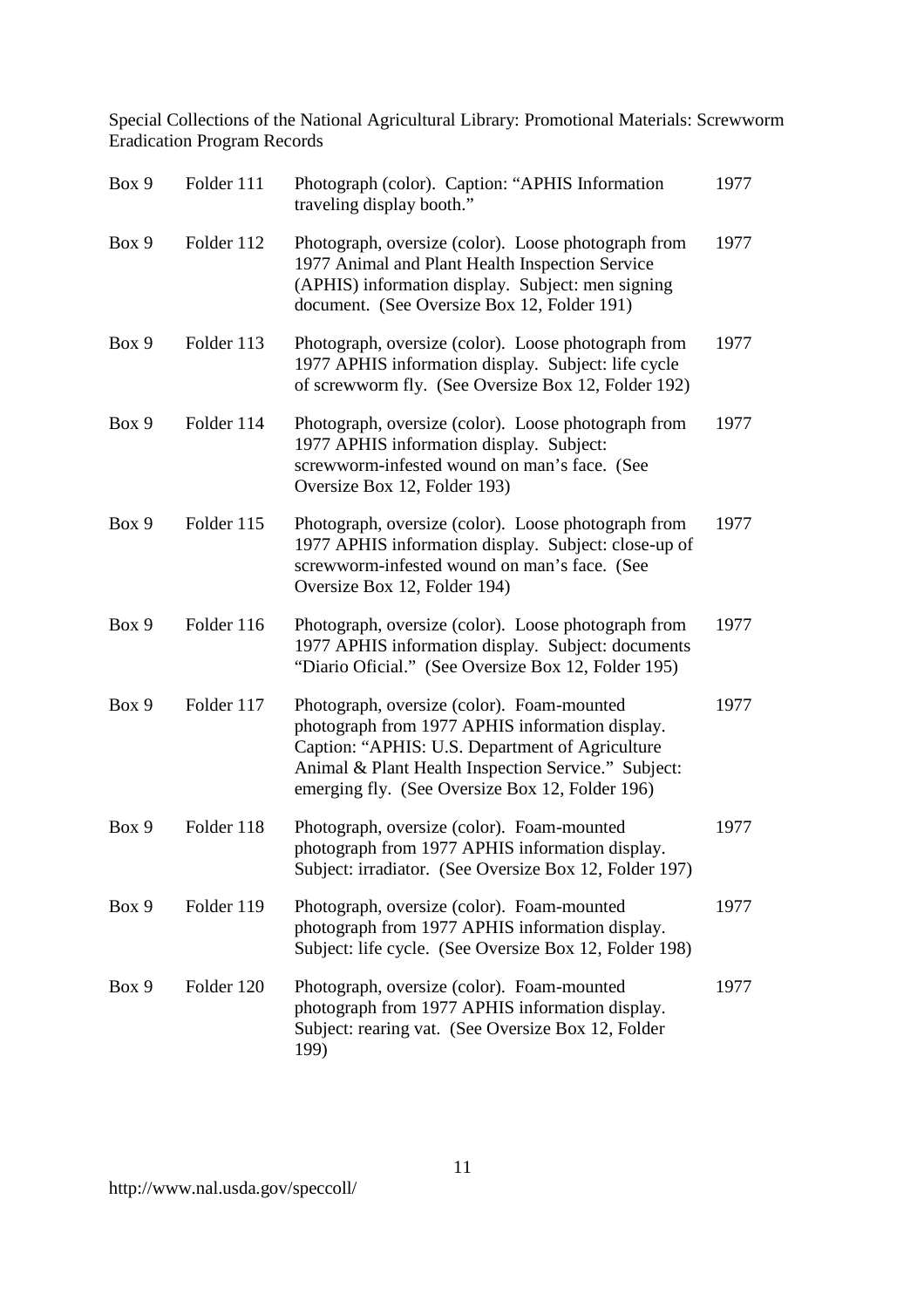| Box 9 | Folder 121 | Photograph, oversize (color). Foam-mounted<br>photograph from 1977 APHIS information display.<br>Subject: larva sample. (See Oversize Box 13, Folder<br>200)                                                                                               | 1977 |
|-------|------------|------------------------------------------------------------------------------------------------------------------------------------------------------------------------------------------------------------------------------------------------------------|------|
| Box 9 | Folder 122 | Photograph, oversize (color). Foam-mounted photo<br>from 1977 APHIS information display. Subject:<br>packaging. (See Oversize Box 13, Folder 201)                                                                                                          | 1977 |
| Box 9 | Folder 123 | Photograph, oversize (color). Foam-mounted photo<br>from 1977 APHIS information display. Caption:<br>"Screwworm Eradication." Subject: larva. (See<br>Oversize Box 13, Folder 202)                                                                         | 1977 |
| Box 9 | Folder 124 | Photograph, oversize (color). Foam-mounted photo<br>from 1977 APHIS information display. Subject: fly<br>release by air. (See Oversize Box 13, Folder 203)                                                                                                 | 1977 |
| Box 9 | Folder 125 | Photograph, oversize (color). Foam-mounted photo<br>from 1977 APHIS information display. Subject:<br>treating wound. (See Oversize Box 14, Folder 204)                                                                                                     | 1977 |
| Box 9 | Folder 126 | Photograph, oversize (color). Foam-mounted photo<br>from 1977 APHIS information display. Subject:<br>Recibiendo Muestras. (See Oversize Box 14, Folder<br>205)                                                                                             | 1977 |
| Box 9 | Folder 127 | Photograph, oversize (color). Foam-mounted photo<br>from 1977 APHIS information display. Subject:<br>colony cage. (See Oversize Box 14, Folder 206)                                                                                                        | 1977 |
| Box 9 | Folder 128 | Photograph, oversize (color). Foam-mounted photo<br>from 1977 APHIS information display. Subject:<br>wound. (See Oversize Box 14, Folder 207)                                                                                                              | 1977 |
| Box 9 | Folder 129 | Placard. Text: "\$tamp Out \$crewworms! Your Small<br><b>Investment Today Will Pay Big Dividends</b><br>Tomorrow." Graphic: screwworm fly in bull's eye.                                                                                                   | n.d. |
| Box 9 | Folder 130 | Plaque, wood and engraving. Text: "United States<br>Department of Agriculture Superior Service Award to<br>Screwworm Adult Suppression System (SWASS)<br>Team, Science and Education Administration, Mission,<br>Texas." (See Oversize Box 15, Folder 208) | n.d. |
| Box 9 | Folder 131 | Posters (2). Text: "Mission '77, Stamp Out<br>Screwworms." Graphic Stamp Out Screwworms logo.                                                                                                                                                              | 1977 |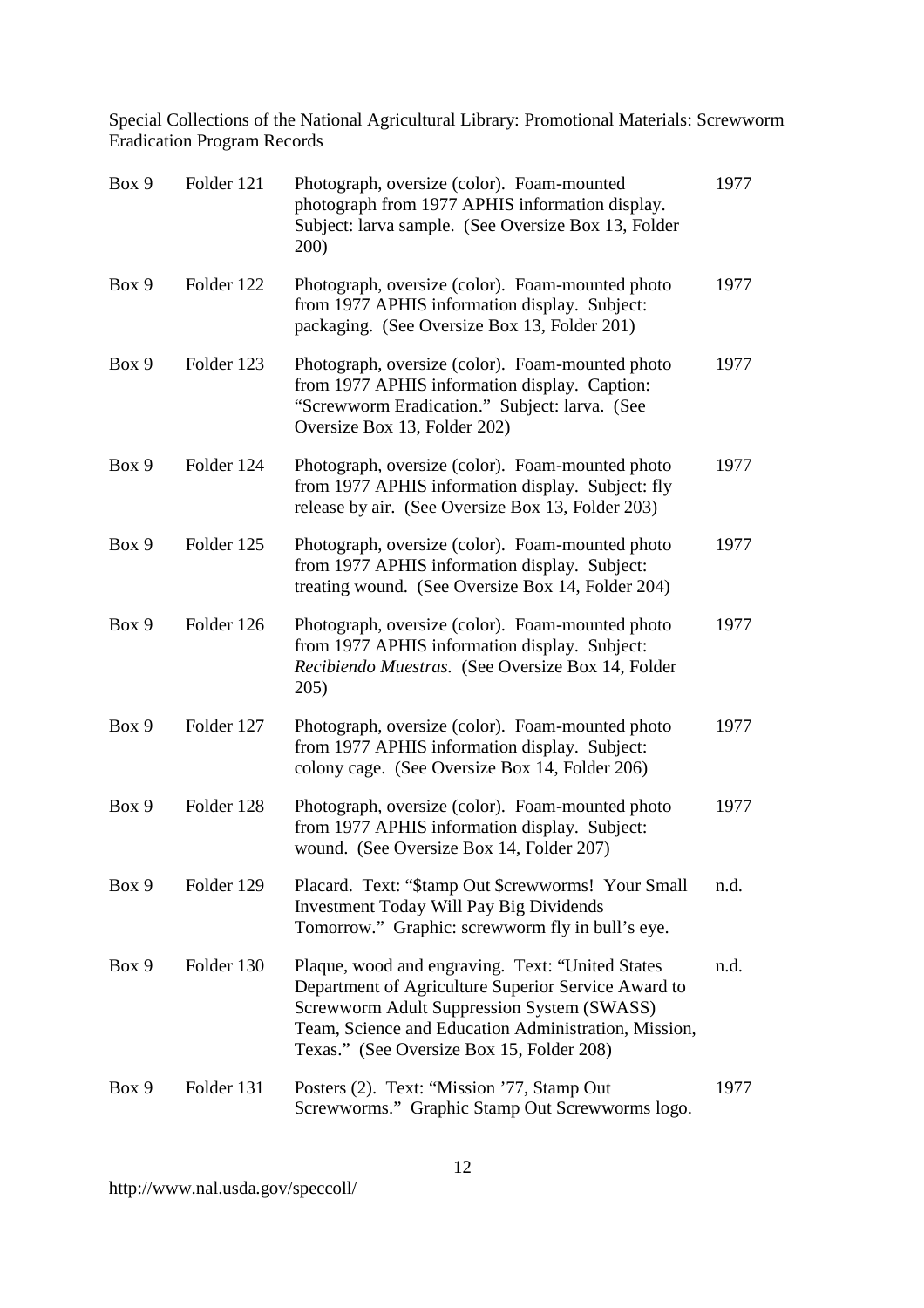| Box 9 | Folder 132 | Posters (3). Text: "Screwworm Watch, You Are the<br>Key." Graphic: Stamp Out Screwworms logo.           | n.d. |
|-------|------------|---------------------------------------------------------------------------------------------------------|------|
| Box 9 | Folder 133 | Stamps (64). Text: "Screwworm Watch." Graphic:<br>Stamp Out Screwworms logo.                            | n.d. |
| Box 9 | Folder 134 | Stickers, bumper (3). Text: "Mission '77, Stamp Out<br>Screwworms." Graphic: Stamp Out Screwworms logo. | 1977 |
| Box 9 | Folder 135 | Sticker, bumper. Text: "Screwworm Watch."<br>Graphic: Stamp Out Screwworms logo.                        | n.d. |
| Box 9 | Folder 136 | Sticker. Text: "Mission '77, Stamp Out Screwworms."<br>Graphic: Stamp Out Screwworms logo.              | 1977 |

#### **Subseries III.F. North Africa. 1988-1992.**

| Box 9 | Folder 137 | Poster. Text: "The New World Screwworm<br>Eradication Programme, North Africa 1988-1992."                      | 1988-1992 |
|-------|------------|----------------------------------------------------------------------------------------------------------------|-----------|
| Box 9 | Folder 138 | Poster. Text: in Arabic. Graphic: people fighting giant n.d.<br>screwworm fly attacking a flock of sheep. (See |           |
|       |            | Oversize Box 16, Folder 214)                                                                                   |           |

#### **Subseries III.G. Panama. 1996-1997.**

| Box 9 | Folder 139 | Agenda, brown leather. Text: "Gusano Barrenador del<br>Ganado Mida-USDA Panama." Graphic: atomic fly<br>10.80 | 1997 |
|-------|------------|---------------------------------------------------------------------------------------------------------------|------|
| Box 9 | Folder 140 | Announcement. Speech of John Welch at Screwworm                                                               | 1996 |

Eradication Program, Panama. (See Oversize Box 15, Folder 210) 1996

### **Subseries III.H. United States. 1972-1974.**

| Box 10 | Folder 141 | Pamphlet. "Stop Screwworms, Inspect, Collect,<br>Treat."                                               | 1972 |
|--------|------------|--------------------------------------------------------------------------------------------------------|------|
| Box 10 | Folder 142 | Pamphlet. "Screwworm, United States Department of<br>Agriculture Animal and Plant Inspection Service." | 1974 |

### **Subseries III.I. Unknown Origin. 1969-2004.**

http://www.nal.usda.gov/speccoll/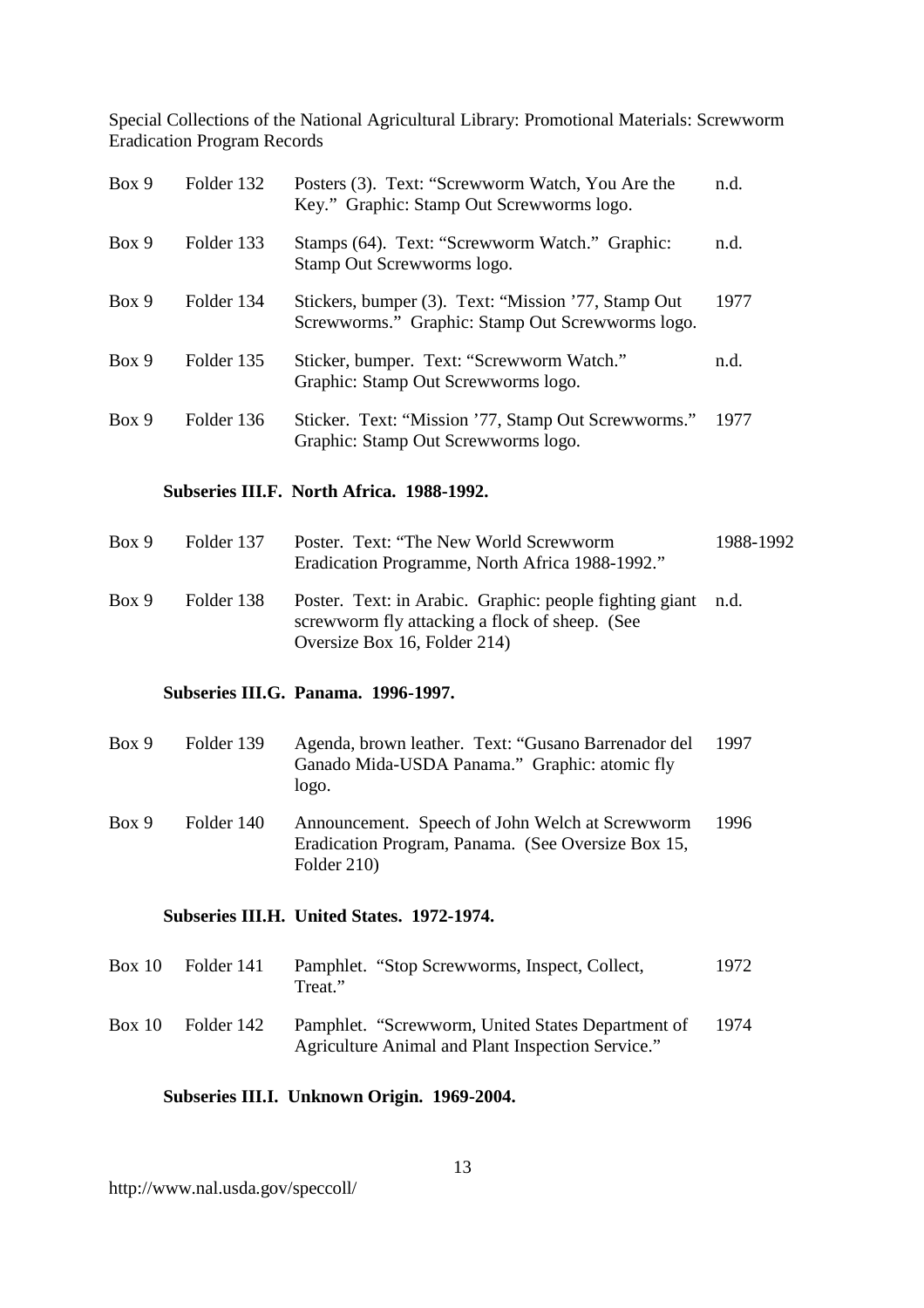| Box 10        | Folder 143 | Boxes (6). Flattened brown cardboard.                                                                                                                                                                                                                                       | n.d. |
|---------------|------------|-----------------------------------------------------------------------------------------------------------------------------------------------------------------------------------------------------------------------------------------------------------------------------|------|
| <b>Box 10</b> | Folder 144 | Calendar, pop-up. Text: "Humans get screwworms<br>(maggots) too! Prevent screwworm infestation of your<br>animals!" Photos: man, cow, dog, goat.                                                                                                                            | 2004 |
| Box $10$      | Folder 145 | Nametag. "Dr. John Welch."                                                                                                                                                                                                                                                  | n.d. |
| Box $10$      | Folder 146 | Plaque, wood and engraving. Text: "Gobiermu di<br>Korou a otorga e Plaka Komemorativo akin a U.S.D.A.<br>komo gratuity pa e kooperashon valioso duna pa<br>eradikashon di MUSKA DI BICHI DI SKRUF, Yuli<br>1976 Korsou ougustus 1977." (See Oversize Box 15,<br>Folder 209) | 1977 |
| Box 10        | Folder 147 | Poster. Text: "Help Stop Screwworms." Graphic:<br>screwworm caricature in test tube.                                                                                                                                                                                        | 1969 |
| Box $10$      | Folder 148 | Sign, painted. Text: "You're Bold Boll Weevil Now<br>But-Look at Me!" Graphic: boll weevil and<br>screwworm fly. (See Oversize Box 16, Folder 215)                                                                                                                          | n.d. |
| Box $10$      | Folder 149 | Sticker, bumper. Text: "Combate! Gusano<br>Barrenador." Graphic: Stamp Out Screwworms logo.                                                                                                                                                                                 | n.d. |
| Box 10        | Folder 150 | Sticker, bumper. Text: "Compre Animales Sanos."<br>Graphic: atomic fly logo, horse, goat, pig.                                                                                                                                                                              | n.d. |
| Box 10        | Folder 151 | Sticker, bumper. Text: "Ganado Sano sin Gusano."<br>Graphic: screwworm fly dressed as cowboy wrangling<br>screwworm; atomic fly logo.                                                                                                                                       | n.d. |
| Box $10$      | Folder 152 | Sticker, bumper. Text: "Yo." Graphic: heart, atomic<br>fly logo.                                                                                                                                                                                                            | n.d. |
| <b>Box 10</b> | Folder 153 | Sticker, bumper. Text: "Yo." Graphic: heart,<br>barnyard, animals, atomic fly logo.                                                                                                                                                                                         | n.d. |
| Box $10$      | Folder 154 | Sticker. Text: "Only You Can Stop Screwworms, 4<br>Ways to Protect Your Livestock." Graphic:<br>screwworm fly in bull's eye.                                                                                                                                                | n.d. |

# **Series IV. 30th Anniversary of Mexican-American Commission for the Eradication of the Screwworm. 2001-2002. 1 box.**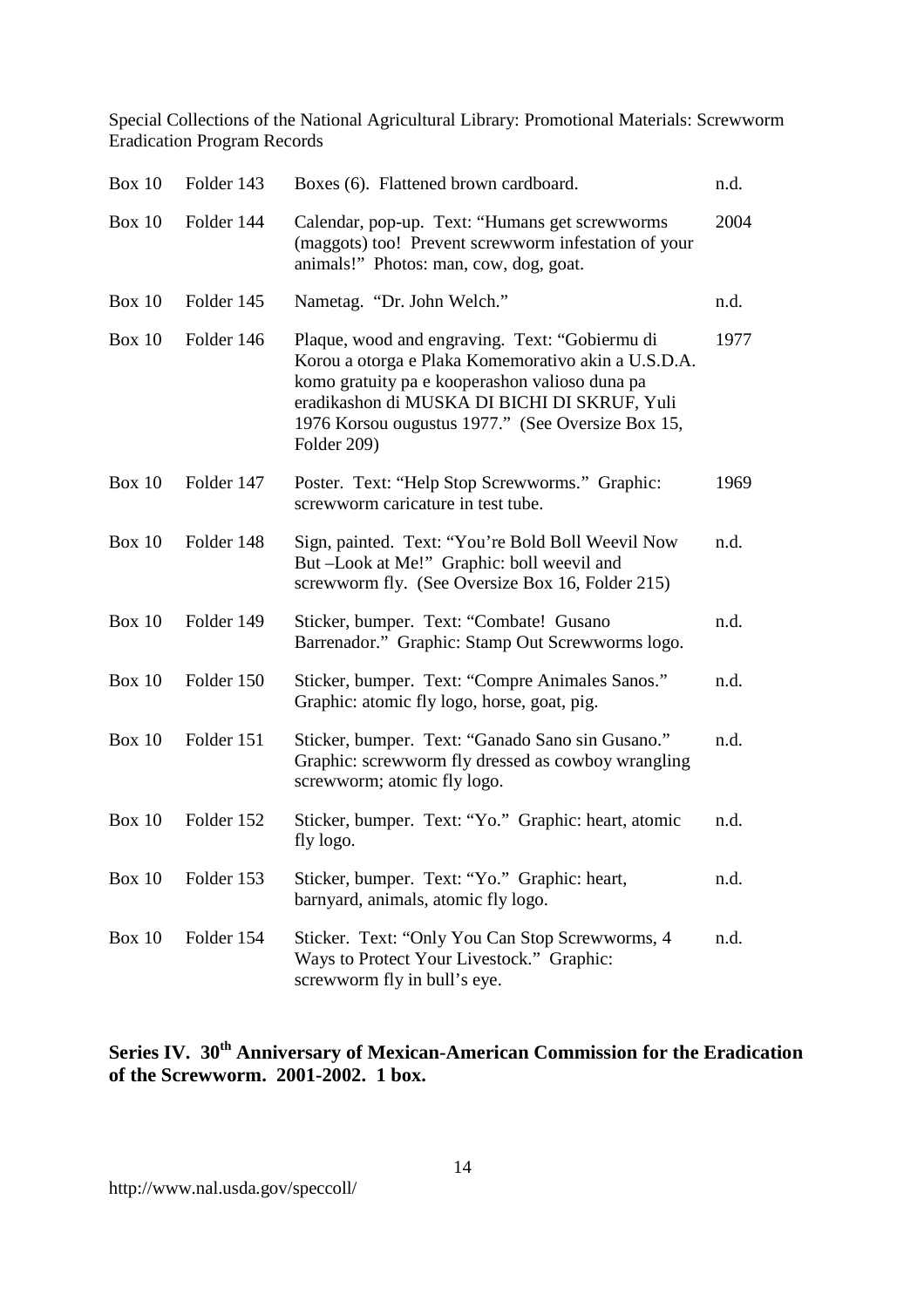| <b>Box 10</b> | Folder 155 | Agenda, black leather. Text: "30 Aniversario 1972-<br>2002." Graphic: $30th$ anniversary logo. (See Oversize<br>Box 18, Folder 217)                                                                                                                                                  | 2002 |
|---------------|------------|--------------------------------------------------------------------------------------------------------------------------------------------------------------------------------------------------------------------------------------------------------------------------------------|------|
| Box $10$      | Folder 156 | Banner. (See Oversize Box 17, Folder 206)                                                                                                                                                                                                                                            | 2002 |
| Box $10$      | Folder 157 | Bookmarks (5). "The Screwworm Eradication<br>Collection." Contains information about the STOP<br>Screwworms CD-ROM. English and Spanish language<br>versions available.                                                                                                              | 2002 |
| <b>Box 10</b> | Folder 158 | Calendar, wire spiral. Graphic: 30 <sup>th</sup> anniversary logo.<br>(See Oversize Box 18, Folder 218)                                                                                                                                                                              | 2002 |
| <b>Box 10</b> | Folder 159 | CD-ROM. Text: "Comision Mexico-Americana para<br>la Erradicacion dle Gusano Barrenador del Ganado -<br>Mexican-American Commission for the Eradication of<br>the Screwworm, LXIV Commissioner Meeting."                                                                              | 2002 |
| <b>Box 10</b> | Folder 160 | Comments. Edward Byron Knipling in visitors' book,<br>fly production plant, Tuxtla Gutierrez, Chiapas,<br>Mexico. (See Oversize Box 18, Folder 219)                                                                                                                                  | 2002 |
| <b>Box 10</b> | Folder 161 | Folders (2). "Special Collections of the National<br>Agricultural Library; 30 Aniversario 1972-2002, Tres<br>Décades de Cooperación Internacional Erradicando el<br>Gusano Barrenador del Ganado." Folders containing<br>promotional materials. (See Oversize Box 18, Folder<br>225) | 2002 |
| <b>Box 10</b> | Folder 162 | Invitation. State of Chiapas Government Gala Dinner.                                                                                                                                                                                                                                 | 2002 |
| <b>Box 10</b> | Folder 163 | Keychain, silver. Graphic: 30 <sup>th</sup> anniversary logo. (See<br>Oversize Box 18, Folder 226)                                                                                                                                                                                   | 2002 |
| <b>Box 10</b> | Folder 164 | Map. Chiapas, Mexico.                                                                                                                                                                                                                                                                | 2002 |
| <b>Box 10</b> | Folder 165 | Mouse pads (3). Text: "Comision Mexico-Americana<br>para la Erradicacion del Gusano Barrenador del<br>Ganado, LXIII Reunion de Comisionados, LXIII<br>Commissioners Meeting." Graphic: atomic fly logo.<br>(See Oversize Box 18, Folder 225)                                         | 2002 |
| <b>Box 10</b> | Folder 166 | Name tag. "Lynn Stewart."                                                                                                                                                                                                                                                            | 2002 |
| <b>Box 10</b> | Folder 167 | Newspaper. La Republica en Chiapas. August 28,<br>2002. (See Oversize Box 16, Folder 212)                                                                                                                                                                                            | 2002 |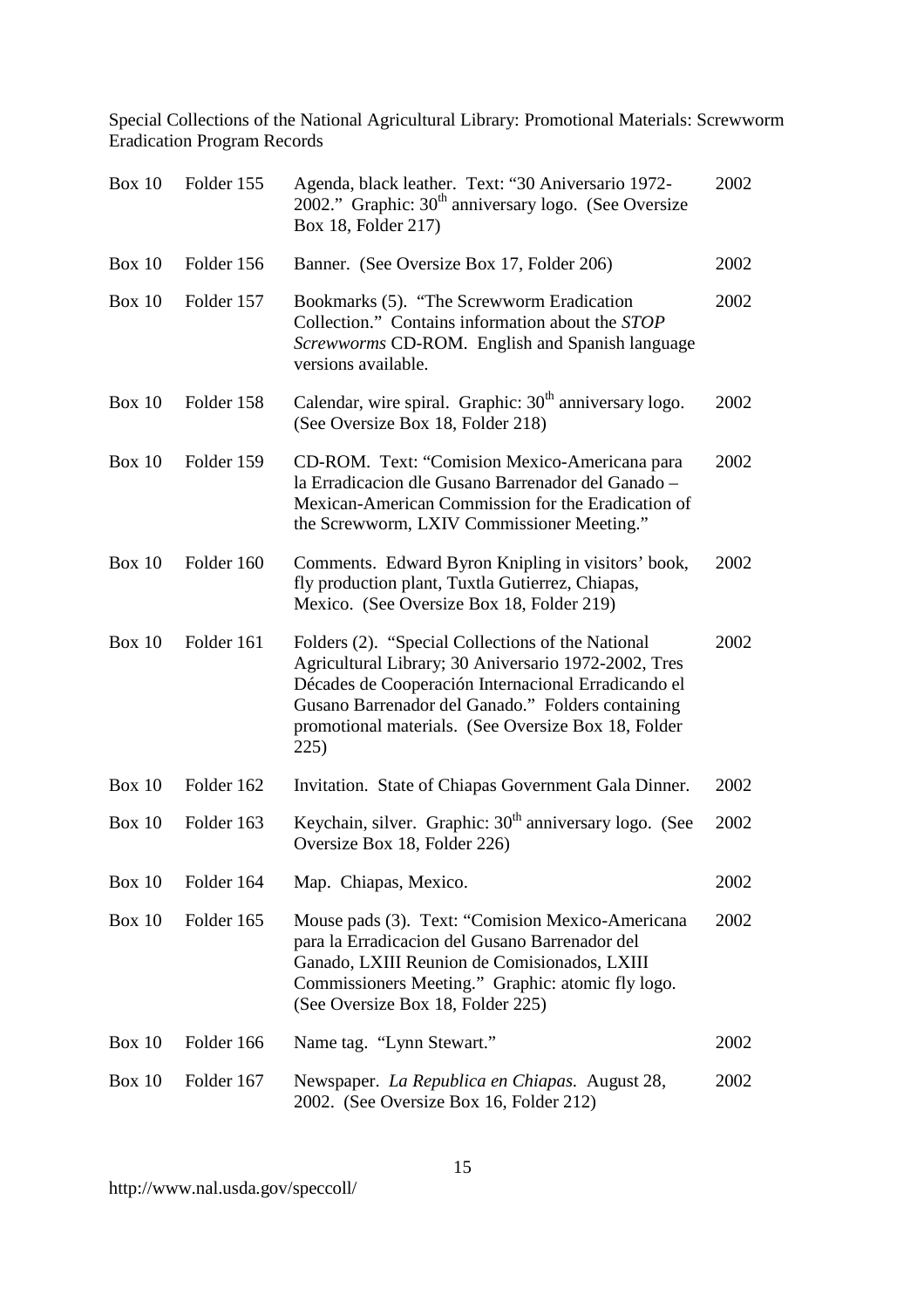| Box 10        | Folder 168 | Newspaper. Diario de Chiapas. August 29, 2002.<br>(See Oversize Box 18, Folder 228)                                                                                                                                                                                    | 2002 |
|---------------|------------|------------------------------------------------------------------------------------------------------------------------------------------------------------------------------------------------------------------------------------------------------------------------|------|
| Box $10$      | Folder 169 | Newspaper. La Republica en Chiapas. August 29,<br>2002. (See Oversize Box 16, Folder 213)                                                                                                                                                                              | 2002 |
| <b>Box 10</b> | Folder 170 | News releases. Text: "30 <sup>th</sup> Anniversary Mexico-U.S.<br>Commission to Eradicate Screwworm & International<br>Screwworm Symposium."                                                                                                                           | 2002 |
| <b>Box 10</b> | Folder 171 | Pamphlets, color (3). Text: "Check Mate!<br>International Symposium on Screwworm."                                                                                                                                                                                     | 2002 |
| <b>Box 10</b> | Folder 172 | Pamphlets, color (6). "The Screwworm Eradication<br>Collection, Special Collections, National Agricultural<br>Library." English and Spanish language versions<br>available.                                                                                            | 2002 |
| <b>Box 10</b> | Folder 173 | Photographs, color (13). Taken by National<br>Agricultural Library (NAL) employee Lynn Jones<br>Stewart at the 30 <sup>th</sup> Anniversary of the Mexican-<br>American Commission to Eradicate Screwworm,<br>Chiapas, Mexico. (See also Oversize Box 18, Item<br>220) | 2002 |
| Box $10$      | Folder 174 | Photographs, color (13). Taken by NAL employee<br>Lynn Jones Stewart at the 30 <sup>th</sup> Anniversary of the<br>Mexican-American Commission to Eradicate<br>Screwworm, Chiapas, Mexico.                                                                             | 2002 |
| <b>Box 10</b> | Folder 175 | Photographs, color (13). Taken by NAL employee<br>Lynn Jones Stewart at the 30 <sup>th</sup> Anniversary of the<br>Mexican-American Commission to Eradicate<br>Screwworm, Chiapas, Mexico. (See also Oversize Box<br>18, Item 223)                                     | 2002 |
| <b>Box 10</b> | Folder 176 | Photographs, color (13). Taken by NAL employee<br>Lynn Jones Stewart at the 30 <sup>th</sup> Anniversary of the<br>Mexican-American Commission to Eradicate<br>Screwworm, Chiapas, Mexico.                                                                             | 2002 |
| Box $10$      | Folder 177 | Photographs, color (13). Taken by NAL employee<br>Lynn Jones Stewart at the 30 <sup>th</sup> Anniversary of the<br>Mexican-American Commission to Eradicate<br>Screwworm, Chiapas, Mexico. (See also Oversize Box<br>18, Item 221)                                     | 2002 |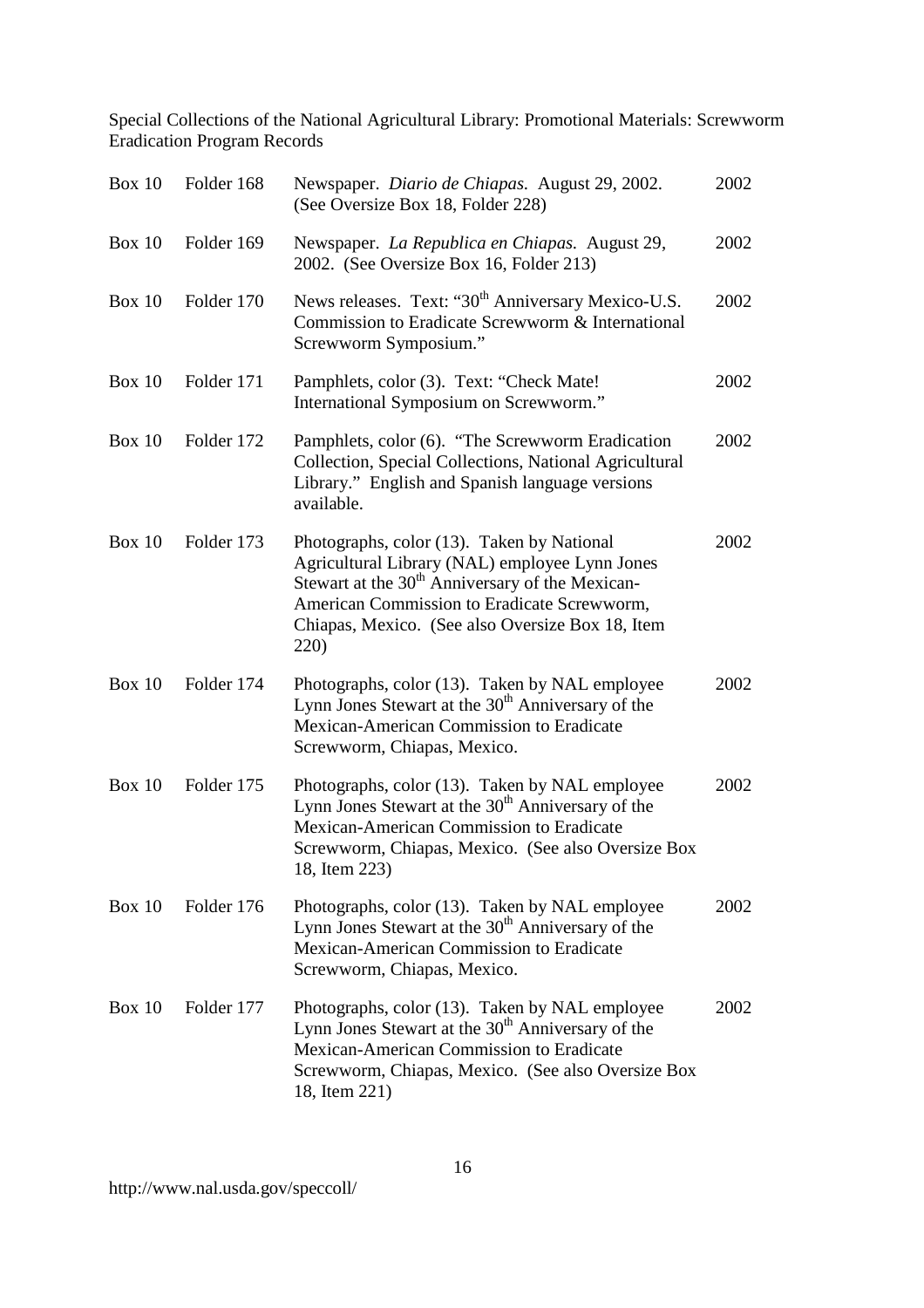| <b>Box 10</b> | Folder 178        | Photographs, color (13). Taken by NAL employee<br>Lynn Jones Stewart at the 30 <sup>th</sup> Anniversary of the<br>Mexican-American Commission to Eradicate<br>Screwworm, Chiapas, Mexico.                                                              | 2002 |
|---------------|-------------------|---------------------------------------------------------------------------------------------------------------------------------------------------------------------------------------------------------------------------------------------------------|------|
| <b>Box 10</b> | Folder 179        | Photographs, color (13). Taken by NAL employee<br>Lynn Jones Stewart at the 30 <sup>th</sup> Anniversary of the<br>Mexican-American Commission to Eradicate<br>Screwworm, Chiapas, Mexico.                                                              | 2002 |
| Box $10$      | Folder 180        | Photographs, color (13). Taken by NAL employee<br>Lynn Jones Stewart at the 30 <sup>th</sup> Anniversary of the<br>Mexican-American Commission to Eradicate<br>Screwworm, Chiapas, Mexico.                                                              | 2002 |
| Box 10        | Folder 181        | Photographs, color (13). Taken by NAL employee<br>Lynn Jones Stewart at the 30 <sup>th</sup> Anniversary of the<br>Mexican-American Commission to Eradicate<br>Screwworm, Chiapas, Mexico.                                                              | 2002 |
| Box $10$      | Folder 182        | Photographs, color (13). Taken by NAL employee<br>Lynn Jones Stewart at the 30 <sup>th</sup> Anniversary of the<br>Mexican-American Commission to Eradicate<br>Screwworm, Chiapas, Mexico. (See also Oversize Box<br>18, Item 224)                      | 2002 |
| Box 11        | Folder 183        | Photographs. CD compilation of photographs, index<br>prints.                                                                                                                                                                                            | 2002 |
| Box 11        | Folder 184        | Presentation, CD copy, color photocopy, text. Edward<br>Byron Knipling, August 28, 2002.                                                                                                                                                                | 2002 |
| Box 11        | Folder 185        | Publications (3). Agricultural Research. April 2001.                                                                                                                                                                                                    | 2001 |
|               | Box 11 Folder 186 | Rulers, 12 inches (3). Text (in English and Spanish):<br>"Screwworm Eradication: The Measure of Success"<br>and on reverse, "Research: The Foundation for<br>Progress & Success." Inches and centimeters. (See<br>Oversize Box 18, Folder 229)          | 2002 |
| <b>Box 11</b> | Folder 187        | Tablet covers, leather, with pen (2). Text: "30<br>Aniversario 1972-2002 Tres Decadas de Cooperacion<br>Internacional Erradicando el Gusano Barrenador del<br>Ganado." Graphic: 30 <sup>th</sup> anniversary logo. (See<br>Oversize Box 18, Folder 230) | 2002 |
| Box 11        | Folder 188        | Tickets, lottery (12).                                                                                                                                                                                                                                  | 2002 |

http://www.nal.usda.gov/speccoll/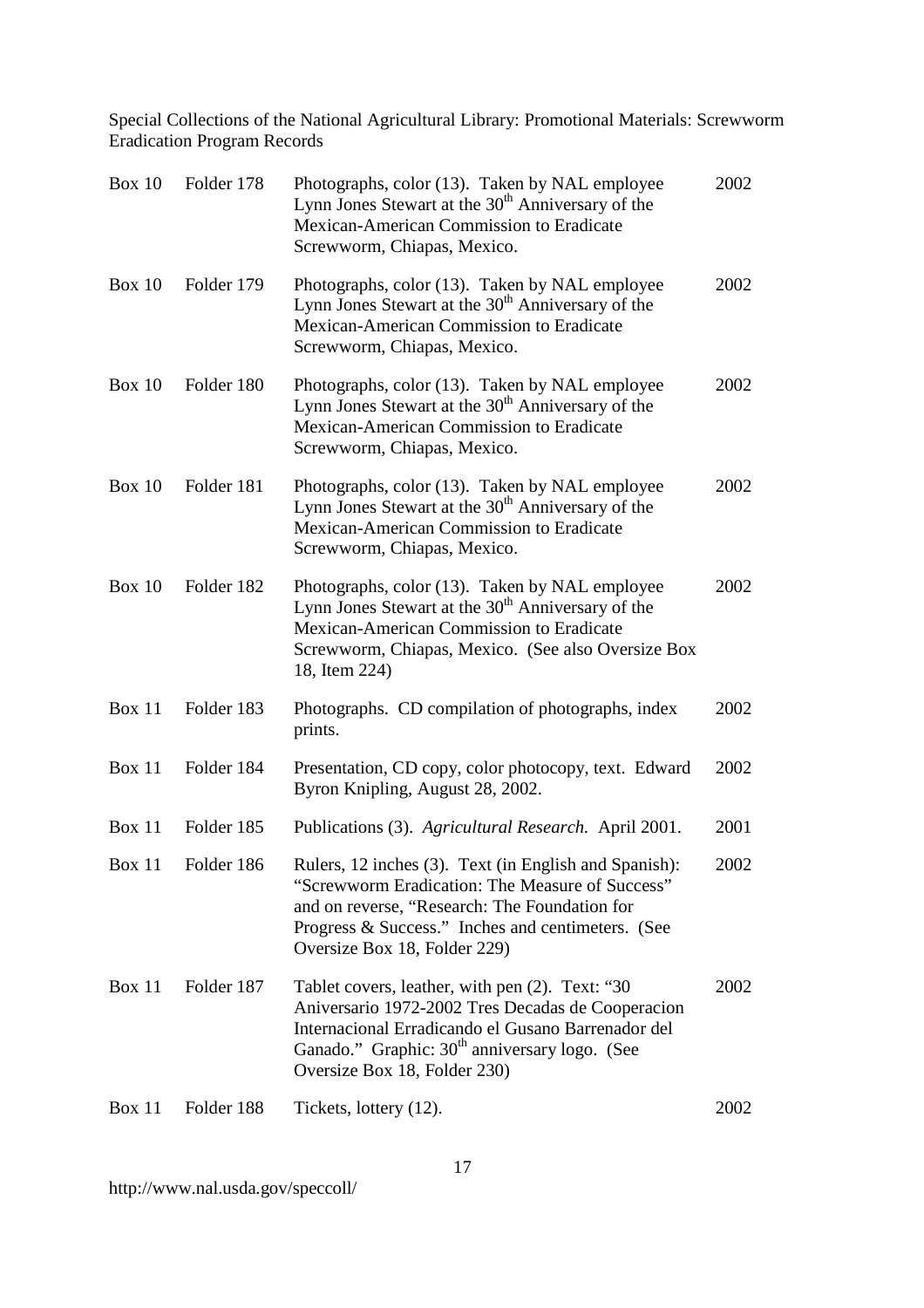| Box 11 Folder 189 | T-shirts, gray (2). Graphic: $30th$ anniversary logo. (See 2002)<br>Oversize Box 18, Folder 231)                                                                                        |      |
|-------------------|-----------------------------------------------------------------------------------------------------------------------------------------------------------------------------------------|------|
| Box 11 Folder 190 | Wood glider (3). Unassembled wood glider (plane).<br>Text: Special Collections of the National Agricultural<br>Library, Screwworm Eradication Collection [and<br>contact information]." | 2002 |

# **Oversize Boxes**

| <b>Box 12</b> | Folder 191 | Photograph, oversize (color). Loose photograph from<br>1977 APHIS information display. Subject: men<br>signing document. (From Box 9, Folder 112)                                                                                          | 1977 |
|---------------|------------|--------------------------------------------------------------------------------------------------------------------------------------------------------------------------------------------------------------------------------------------|------|
| <b>Box 12</b> | Folder 192 | Photograph, oversize (color). Loose photograph from<br>1977 APHIS information display. Subject: life cycle<br>of screwworm fly. (From Box 9, Folder 113)                                                                                   | 1977 |
| <b>Box 12</b> | Folder 193 | Photograph, oversize (color). Loose photograph from<br>1977 APHIS information display. Subject:<br>screwworm-infested wound on man's face. (From Box<br>9, Folder 114)                                                                     | 1977 |
| <b>Box 12</b> | Folder 194 | Photograph, oversize (color). Loose photograph from<br>1977 APHIS information display. Subject: close-up of<br>screwworm-infested wound on man's face. (From Box<br>9, Folder 115)                                                         | 1977 |
| <b>Box 12</b> | Folder 195 | Photograph, oversize (color). Loose photograph from<br>1977 APHIS information display. Subject: documents<br>"Diario Oficial." (From Box 9, Folder 116).                                                                                   | 1977 |
| <b>Box 12</b> | Folder 196 | Photograph, oversize (color). Foam-mounted<br>photograph from 1977 APHIS information display.<br>Caption: "APHIS: U.S. Department of Agriculture<br>Animal & Plant Inspection Service." Subject:<br>emerging fly. (From Box 9, Folder 117) | 1977 |
| <b>Box 12</b> | Folder 197 | Photograph, oversize (color). Foam-mounted<br>photograph from 1977 APHIS information display.<br>Subject: irradiator. (From Box 9, Folder 118)                                                                                             | 1977 |
| <b>Box 12</b> | Folder 198 | Photograph, oversize (color). Foam-mounted<br>photograph from 1977 APHIS information display.<br>Subject: life cycle. (From Box 9, Folder 119)                                                                                             | 1977 |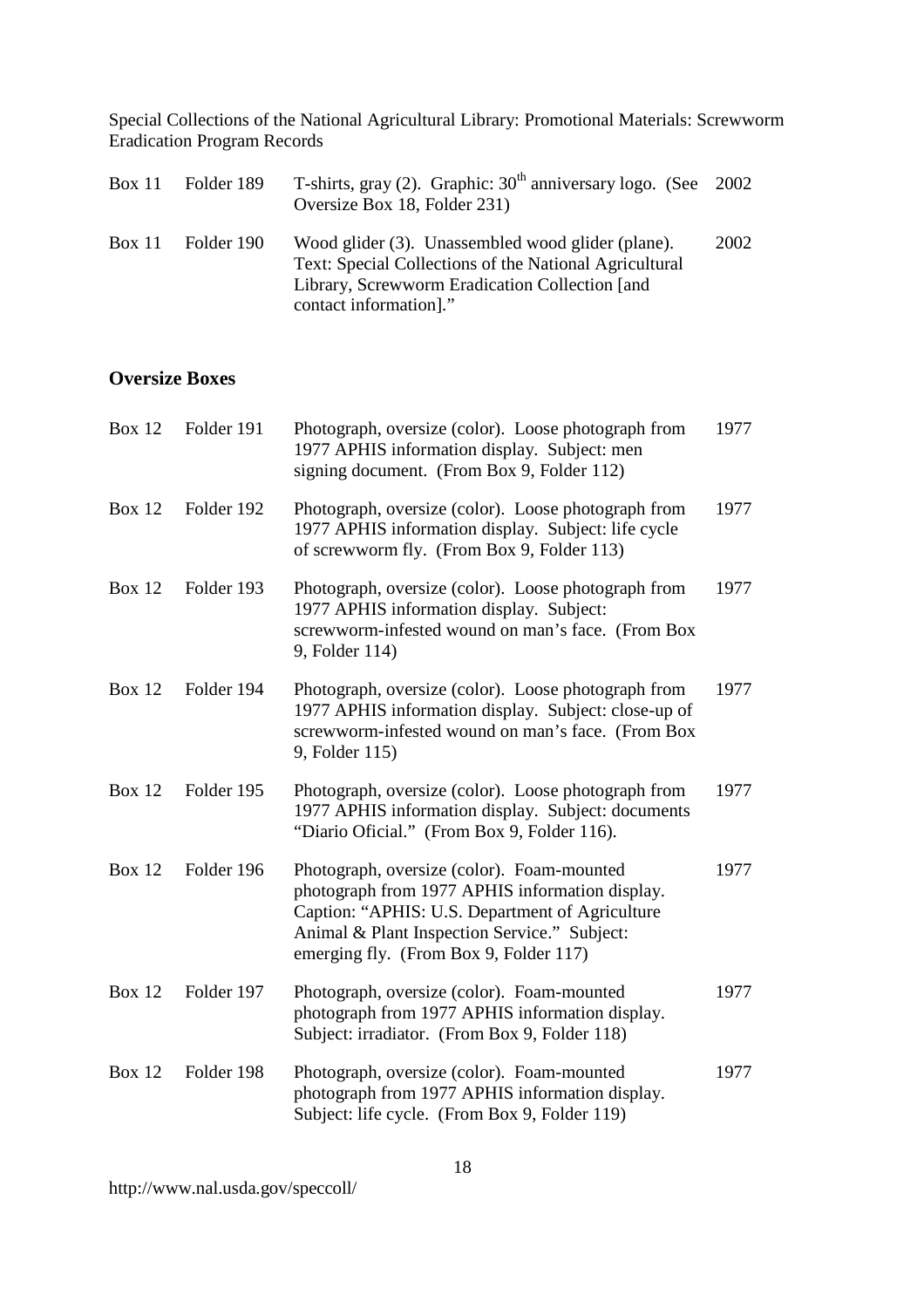| <b>Box 12</b> | Folder 199 | Photograph, oversize (color). Foam-mounted<br>photograph from 1977 APHIS information display.<br>Subject: rearing vat. (From Box 9, Folder 120)                                                                                                   | 1977 |
|---------------|------------|---------------------------------------------------------------------------------------------------------------------------------------------------------------------------------------------------------------------------------------------------|------|
| <b>Box 13</b> | Folder 200 | Photograph, oversize (color). Foam-mounted<br>photograph from 1977 APHIS information display.<br>Subject: larva sample. (From Box 9, Folder 121)                                                                                                  | 1977 |
| <b>Box 13</b> | Folder 201 | Photograph, oversize (color). Foam-mounted<br>photograph from 1977 APHIS information display.<br>Subject: packaging. (From Box 9, Folder 122)                                                                                                     | 1977 |
| <b>Box 13</b> | Folder 202 | Photograph, oversize (color). Foam-mounted<br>photograph from 1977 APHIS information display.<br>Caption: "Screwworm Eradication." Subject: larva.<br>(From Box 9, Folder 123)                                                                    | 1977 |
| <b>Box 13</b> | Folder 203 | Photograph, oversize (color). Foam-mounted<br>photograph from 1977 APHIS information display.<br>Subject: fly release by air. (From Box 9, Folder 124)                                                                                            | 1977 |
| <b>Box 14</b> | Folder 204 | Photograph, oversize (color). Foam-mounted<br>photograph from 1977 APHIS information display.<br>Subject: treating wound. (From Box 9, Folder 125)                                                                                                | 1977 |
| <b>Box 14</b> | Folder 205 | Photograph, oversize (color). Foam-mounted<br>photograph from 1977 APHIS information display.<br>Subject: Recibiendo Muestras. (From Box 9, Folder<br>126)                                                                                        | 1977 |
| <b>Box 14</b> | Folder 206 | Photograph, oversize (color). Foam-mounted<br>photograph from 1977 APHIS information display.<br>Subject: colony cage. (From Box 9, Folder 127)                                                                                                   | 1977 |
| Box 14        | Folder 207 | Photograph, oversize (color). Foam-mounted<br>photograph from 1977 APHIS information display.<br>Subject: wound. (From Box 9, Folder 128)                                                                                                         | 1977 |
| Box $15$      | Folder 208 | Plaque, wood and engraving. Text: "United States<br>Department of Agriculture Superior Service Award to<br>Screwworm Adult Suppression System (SWASS)<br>Team, Science and Education Administration, Mission,<br>Texas." (From Box 9, Folder 130) | 1977 |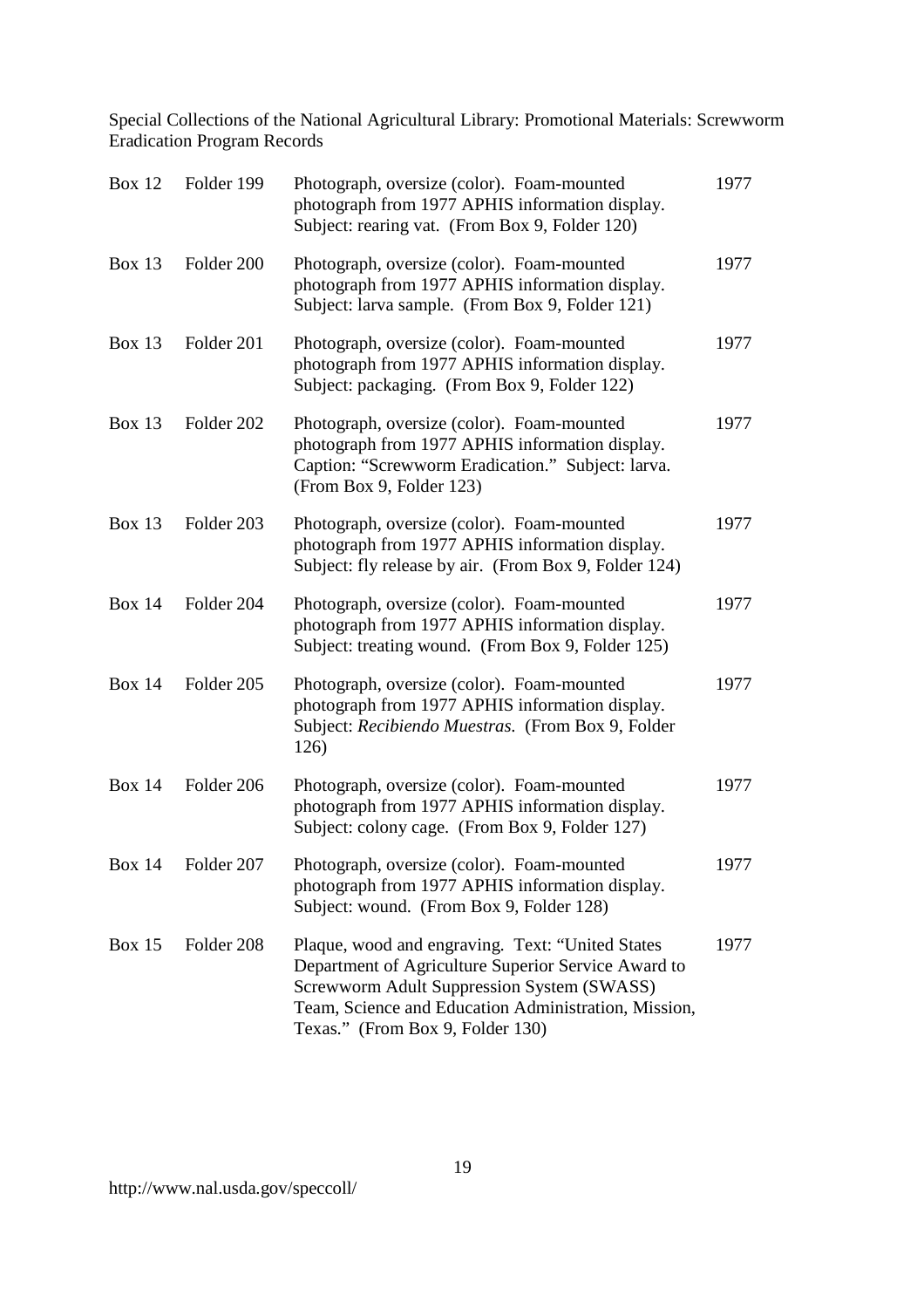| <b>Box 15</b> | Folder 209 | Plaque, wood and engraving. Text: "Gobiermu di<br>Korou a otorga e Plaka Komemorativo akin a U.S.D.A.<br>komo gratuity pa e kooperashon valioso duna pa<br>eradikashon di MUSKA DI BICHI DI SKRUF, Yuli<br>1976 Korsou ougustus 1977." (From Box 10, Folder<br>146) | 1977      |
|---------------|------------|---------------------------------------------------------------------------------------------------------------------------------------------------------------------------------------------------------------------------------------------------------------------|-----------|
| <b>Box 15</b> | Folder 210 | Announcement. Speech of John Welch at Screwworm<br>Eradication Program, Panama. (From Box 9, Folder<br>140)                                                                                                                                                         | 1996      |
| <b>Box 16</b> | Folder 211 | Folder, black vinyl. Text: "Reunion Comite<br>Consultivo Senior Review Group Meeting Costa Rica<br>1996." (From Box 8, Folder 64)                                                                                                                                   | 1996      |
| <b>Box 16</b> | Folder 212 | Newspaper. La Republica en Chiapas. August 28,<br>2002. (From Box 10, Folder 167)                                                                                                                                                                                   | 2002      |
| <b>Box 16</b> | Folder 213 | Newspaper. La Republica en Chiapas. August 29,<br>2002. (From Box 10, Folder 169)                                                                                                                                                                                   | 2002      |
| <b>Box 16</b> | Folder 214 | Poster. Text: in Arabic. Graphic: people fighting giant<br>screwworm fly attacking a flock of sheep. (From Box<br>9, Folder 138)                                                                                                                                    | 1988-1992 |
| <b>Box 16</b> | Folder 215 | Sign, painted. Text: "You're Bold Boll Weevil Now<br>But - Look at Me!" Graphic: boll weevil and<br>screwworm fly. (From Box 10, Folder 148)                                                                                                                        | n.d.      |
| <b>Box 17</b> | Folder 216 | Banner. (From Box 10, Folder 156)                                                                                                                                                                                                                                   | 2002      |
| <b>Box 18</b> | Item 217   | Agenda, black leather. Text: "30 Aniversario 1972-<br>2002." Graphic: $30th$ anniversary logo. (From Box 10,<br>Folder 155)                                                                                                                                         | 2002      |
| <b>Box 18</b> | Folder 218 | Calendar, wire spiral. Graphic: 30 <sup>th</sup> anniversary logo.<br>(From Box 10, Folder 158)                                                                                                                                                                     | 2002      |
| <b>Box 18</b> | Folder 219 | Comments. Edward Byron Knipling in visitors' book,<br>fly production plant, Tuxtla Gutierrez, Chiapas,<br>Mexico. (From Box 10, Folder 160)                                                                                                                         | 2002      |
| <b>Box 18</b> | Item $220$ | Film canister, Advantix 35mm. ID #637-427. (From<br>Box 10, Folder 173)                                                                                                                                                                                             | 2002      |
| <b>Box 18</b> | Item 221   | Film canister, Advantix 35mm. ID #885-739. (From<br>Box 10, Folder 177)                                                                                                                                                                                             | 2002      |